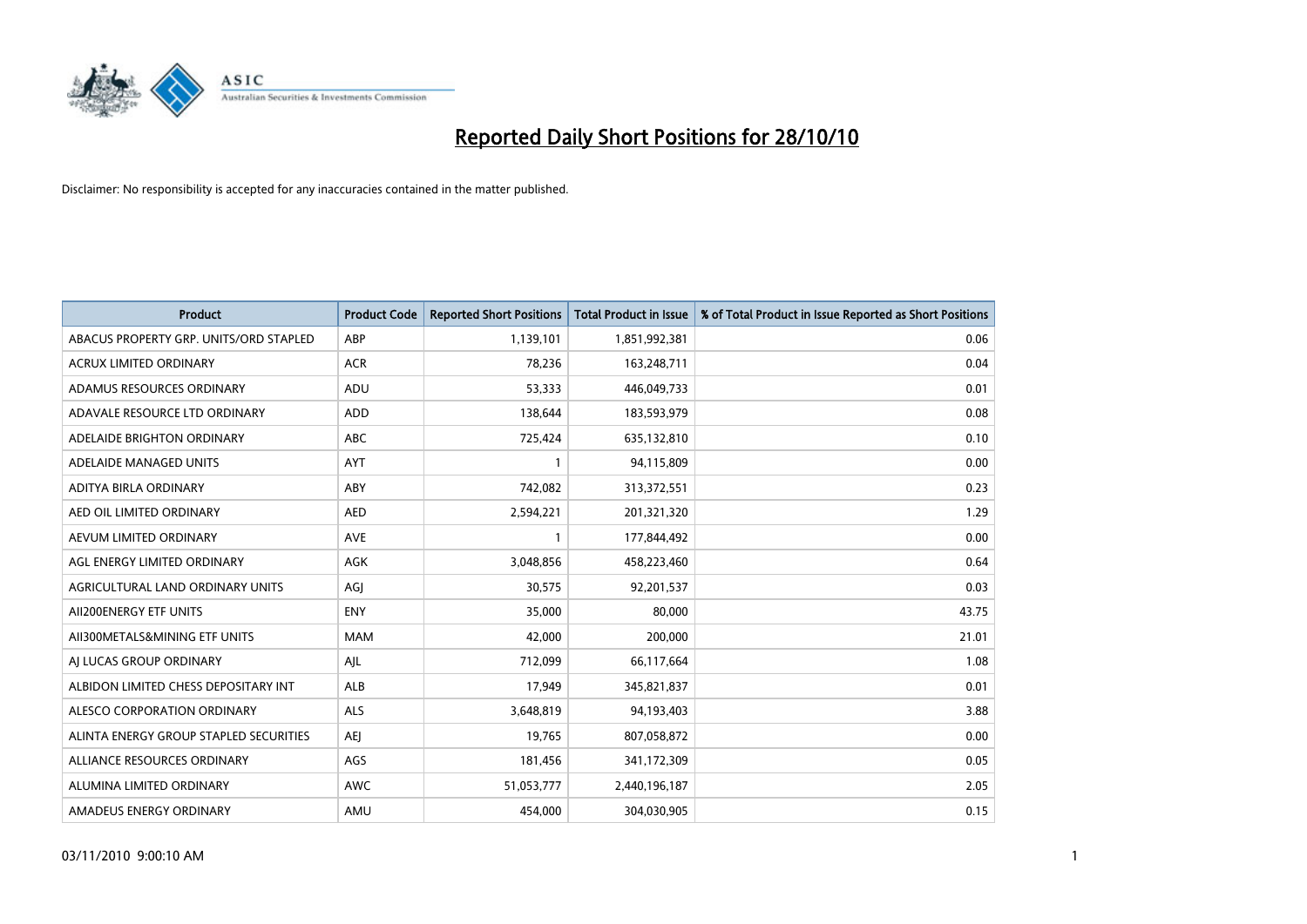

| <b>Product</b>                          | <b>Product Code</b> | <b>Reported Short Positions</b> | <b>Total Product in Issue</b> | % of Total Product in Issue Reported as Short Positions |
|-----------------------------------------|---------------------|---------------------------------|-------------------------------|---------------------------------------------------------|
| AMALGAMATED HOLDINGS ORDINARY           | AHD                 | 4                               | 157,282,199                   | 0.00                                                    |
| AMCOR LIMITED ORDINARY                  | <b>AMC</b>          | 1,919,732                       | 1,224,359,762                 | 0.13                                                    |
| AMP LIMITED ORDINARY                    | AMP                 | 23,258,111                      | 2,094,424,200                 | 1.10                                                    |
| AMPELLA MINING ORDINARY                 | <b>AMX</b>          | 36,264                          | 200,225,108                   | 0.01                                                    |
| ANDEAN RESOURCES LTD ORDINARY           | <b>AND</b>          | 1,182,991                       | 548,450,367                   | 0.21                                                    |
| ANSELL LIMITED ORDINARY                 | <b>ANN</b>          | 1,002,766                       | 132,894,402                   | 0.77                                                    |
| ANTARES ENERGY LTD ORDINARY             | <b>AZZ</b>          | 168,654                         | 299,333,110                   | 0.06                                                    |
| ANZ BANKING GRP LTD ORDINARY            | ANZ                 | 9,089,600                       | 2,559,768,592                 | 0.34                                                    |
| APA GROUP STAPLED SECURITIES            | <b>APA</b>          | 5,555,103                       | 551,689,118                   | 1.03                                                    |
| APEX MINERALS NL ORDINARY               | <b>AXM</b>          | 885,146                         | 3,567,819,909                 | 0.02                                                    |
| APN EUROPEAN RETAIL UNITS STAPLED SEC.  | <b>AEZ</b>          | 11,832                          | 544,910,660                   | 0.00                                                    |
| APN NEWS & MEDIA ORDINARY               | <b>APN</b>          | 7,768,589                       | 606,084,019                   | 1.29                                                    |
| APOLLO GAS LIMITED ORDINARY             | <b>AZO</b>          | 71,180                          | 90,400,136                    | 0.08                                                    |
| AQUARIUS PLATINUM. ORDINARY             | <b>AOP</b>          | 6,695,721                       | 463,231,008                   | 1.45                                                    |
| AQUILA RESOURCES ORDINARY               | <b>AQA</b>          | 1,295,910                       | 322,862,186                   | 0.36                                                    |
| ARAFURA RESOURCE LTD ORDINARY           | <b>ARU</b>          | 399,318                         | 291,300,342                   | 0.13                                                    |
| ARDENT LEISURE GROUP STAPLED SECURITIES | AAD                 | 1,271,968                       | 312,836,274                   | 0.39                                                    |
| ARGO INVESTMENTS ORDINARY               | <b>ARG</b>          | 473                             | 607,927,445                   | 0.00                                                    |
| ARISTOCRAT LEISURE ORDINARY             | ALL                 | 24,921,004                      | 533,983,910                   | 4.66                                                    |
| ASCIANO GROUP STAPLED SECURITIES        | <b>AIO</b>          | 15,468,632                      | 2,926,103,883                 | 0.51                                                    |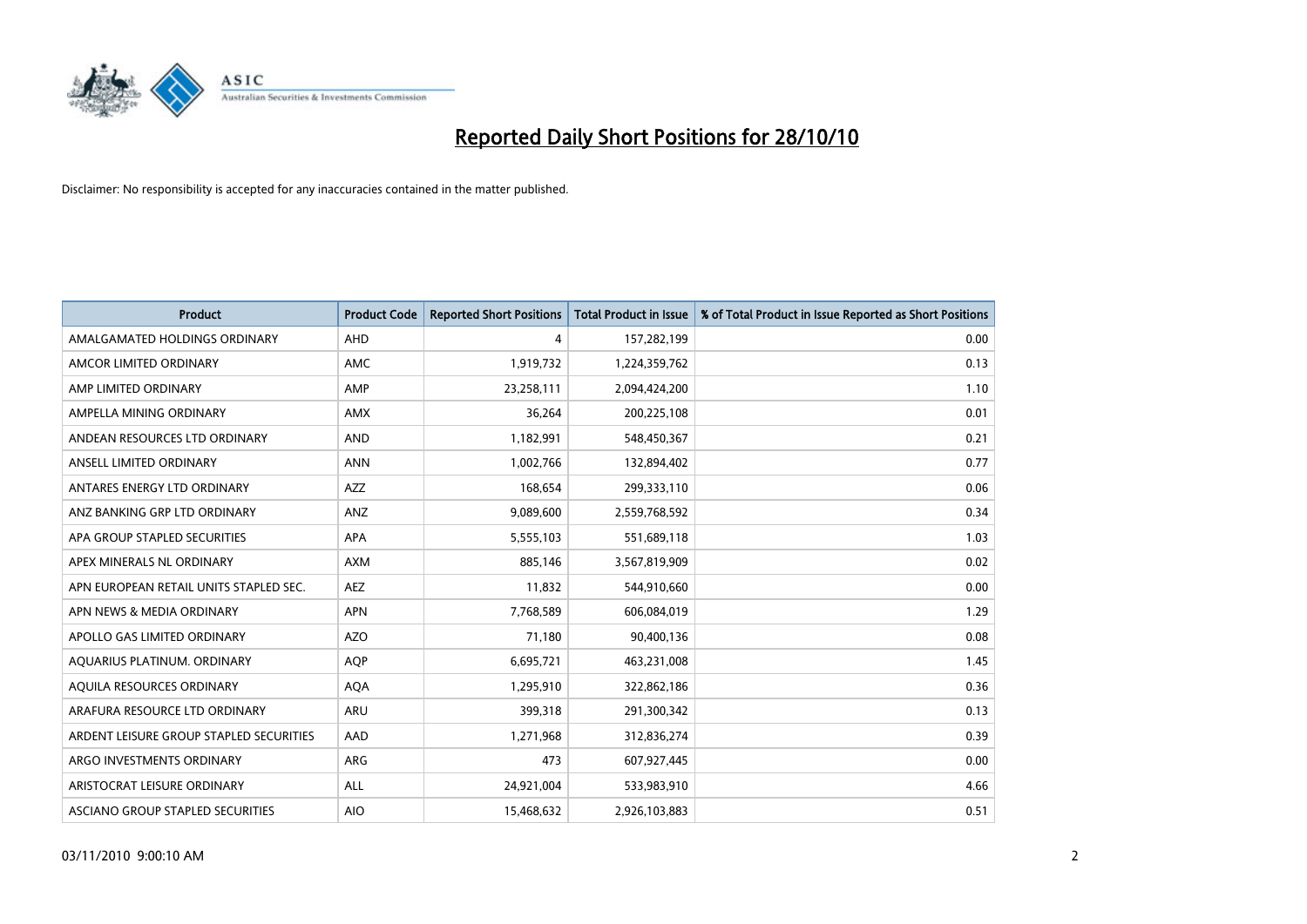

| <b>Product</b>                          | <b>Product Code</b> | <b>Reported Short Positions</b> | <b>Total Product in Issue</b> | % of Total Product in Issue Reported as Short Positions |
|-----------------------------------------|---------------------|---------------------------------|-------------------------------|---------------------------------------------------------|
| ASG GROUP LIMITED ORDINARY              | ASZ                 | 27,493                          | 154,567,466                   | 0.01                                                    |
| ASPEN GROUP ORD/UNITS STAPLED           | <b>APZ</b>          | 1,080,649                       | 583,934,711                   | 0.18                                                    |
| <b>ASTON RES LTD ORDINARY</b>           | <b>AZT</b>          | 2,996                           | 204,527,604                   | 0.00                                                    |
| ASTRO JAP PROP GROUP STAPLED SECURITIES | AJA                 | 190,008                         | 508,212,161                   | 0.04                                                    |
| ASX LIMITED ORDINARY                    | <b>ASX</b>          | 2,330,967                       | 175,136,729                   | 1.32                                                    |
| ATLANTIC LIMITED ORDINARY               | ATI                 | 45,518                          | 107,522,356                   | 0.04                                                    |
| ATLAS IRON LIMITED ORDINARY             | <b>AGO</b>          | 4,292,536                       | 540,082,119                   | 0.77                                                    |
| AUCKLAND INTERNATION ORDINARY           | AIA                 | 54                              | 1,317,998,787                 | 0.00                                                    |
| AURORA OIL & GAS ORDINARY               | <b>AUT</b>          | 116,202                         | 278,365,342                   | 0.04                                                    |
| AUSDRILL LIMITED ORDINARY               | <b>ASL</b>          | 172,418                         | 261,820,159                   | 0.05                                                    |
| AUSENCO LIMITED ORDINARY                | AAX                 | 4,193,230                       | 122,427,576                   | 3.44                                                    |
| <b>AUST VINTAGE LTD ORDINARY</b>        | AVG                 | 15,033                          | 128,282,317                   | 0.01                                                    |
| <b>AUSTAL LIMITED ORDINARY</b>          | ASB                 | 239,953                         | 188,069,638                   | 0.11                                                    |
| <b>AUSTAR UNITED ORDINARY</b>           | <b>AUN</b>          | 14,246,894                      | 1,271,329,063                 | 1.11                                                    |
| <b>AUSTBROKERS HOLDINGS ORDINARY</b>    | <b>AUB</b>          | $\overline{2}$                  | 54,339,433                    | 0.00                                                    |
| AUSTEREO GROUP LTD. ORDINARY            | <b>AEO</b>          | 78,043                          | 344,783,708                   | 0.02                                                    |
| AUSTIN ENGINEERING ORDINARY             | ANG                 | 15,059                          | 71,314,403                    | 0.02                                                    |
| <b>AUSTRALAND ASSETS ASSETS</b>         | AAZPB               | 1,168                           | 2,750,000                     | 0.04                                                    |
| AUSTRALAND PROPERTY STAPLED SECURITY    | <b>ALZ</b>          | 136,172                         | 576,837,197                   | 0.02                                                    |
| AUSTRALIAN AGRICULT, ORDINARY           | AAC                 | 4,519,132                       | 264.264.459                   | 1.68                                                    |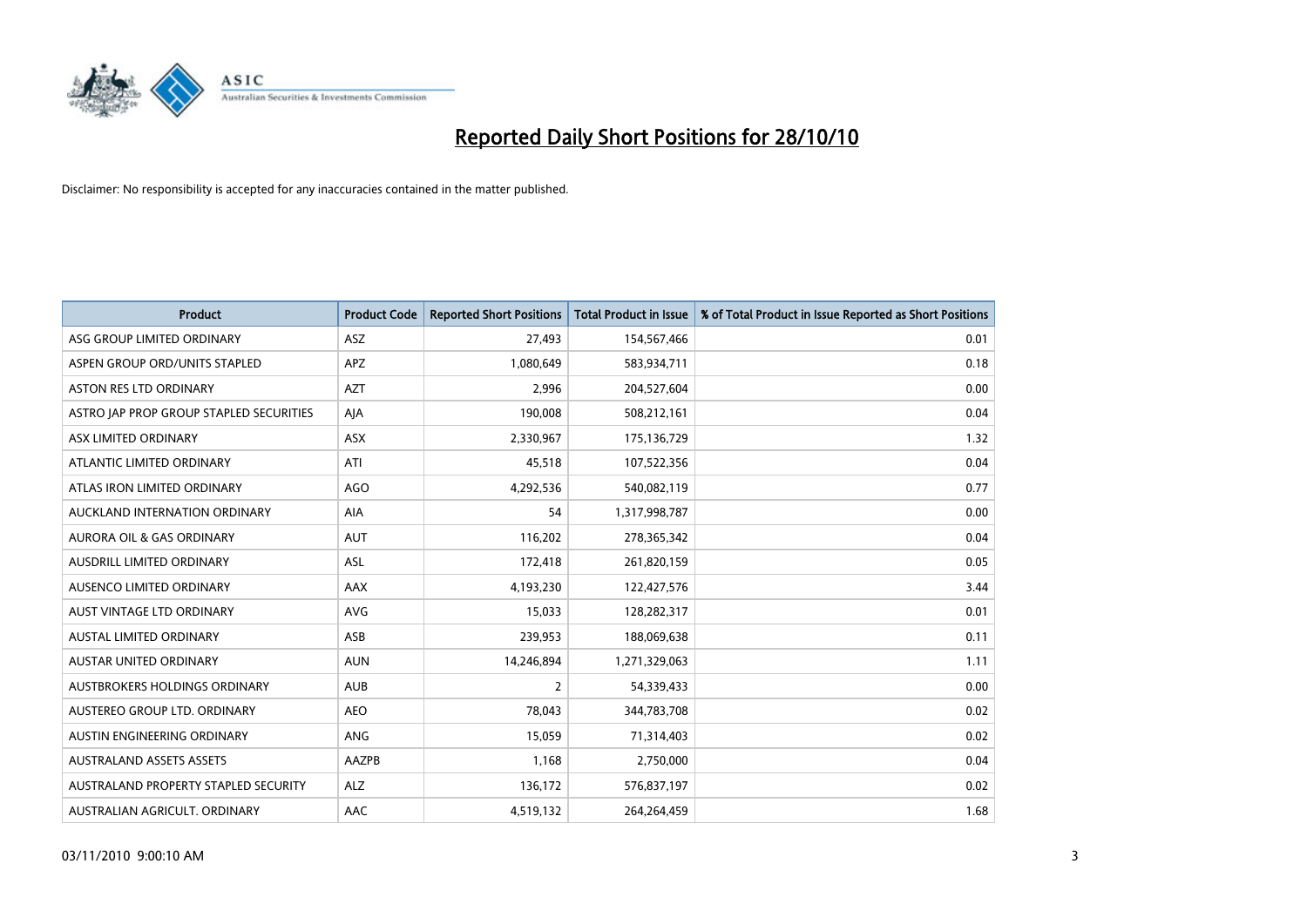

| <b>Product</b>                       | <b>Product Code</b> | <b>Reported Short Positions</b> | Total Product in Issue | % of Total Product in Issue Reported as Short Positions |
|--------------------------------------|---------------------|---------------------------------|------------------------|---------------------------------------------------------|
| <b>AUSTRALIAN EDUCATION UNITS</b>    | <b>AEU</b>          | 625,000                         | 134,973,383            | 0.46                                                    |
| AUSTRALIAN INFRASTR. UNITS/ORDINARY  | <b>AIX</b>          | 169,098                         | 620,733,944            | 0.02                                                    |
| AUSTRALIAN MINES LTD ORDINARY        | <b>AUZ</b>          | 1,400,000                       | 6,981,662,168          | 0.02                                                    |
| AUSTRALIAN PHARM. ORDINARY           | API                 | 858,086                         | 488,115,883            | 0.17                                                    |
| AVEXA LIMITED ORDINARY               | <b>AVX</b>          | 243,657                         | 847,688,779            | 0.03                                                    |
| AVOCA RESOURCES ORDINARY             | <b>AVO</b>          | 384,793                         | 302,379,660            | 0.13                                                    |
| AWB LIMITED ORDINARY                 | AWB                 | 2,561,672                       | 824,186,720            | 0.30                                                    |
| AWE LIMITED ORDINARY                 | AWE                 | 2,298,193                       | 521,871,941            | 0.45                                                    |
| AXA ASIA PACIFIC ORDINARY            | <b>AXA</b>          | 6,218,903                       | 2,067,095,545          | 0.29                                                    |
| BANK OF QUEENSLAND. ORDINARY         | <b>BOO</b>          | 783,343                         | 220,044,823            | 0.34                                                    |
| <b>BANNERMAN RESOURCES ORDINARY</b>  | <b>BMN</b>          | 338,243                         | 201,710,934            | 0.17                                                    |
| <b>BASS STRAIT OIL CO ORDINARY</b>   | <b>BAS</b>          | 1,482                           | 291,030,250            | 0.00                                                    |
| <b>BATHURST RESOURCES ORDINARY</b>   | <b>BTU</b>          | 2,949,063                       | 236,315,015            | 1.24                                                    |
| <b>BAUXITE RESOURCE LTD ORDINARY</b> | <b>BAU</b>          | 44,797                          | 234,379,896            | 0.02                                                    |
| <b>BC IRON LIMITED ORDINARY</b>      | <b>BCI</b>          | 27,900                          | 83,911,000             | 0.04                                                    |
| BEACH ENERGY LIMITED ORDINARY        | <b>BPT</b>          | 2,919,257                       | 1,098,548,140          | 0.26                                                    |
| BENDIGO AND ADELAIDE ORDINARY        | <b>BEN</b>          | 3,263,170                       | 357,550,269            | 0.92                                                    |
| BENDIGO MINING LTD ORDINARY          | <b>BDG</b>          | 3,939,483                       | 509,712,735            | 0.77                                                    |
| BERKELEY RESOURCES ORDINARY          | <b>BKY</b>          | 61,512                          | 137,632,135            | 0.04                                                    |
| <b>BHP BILLITON LIMITED ORDINARY</b> | <b>BHP</b>          | 24,029,847                      | 3,356,081,497          | 0.68                                                    |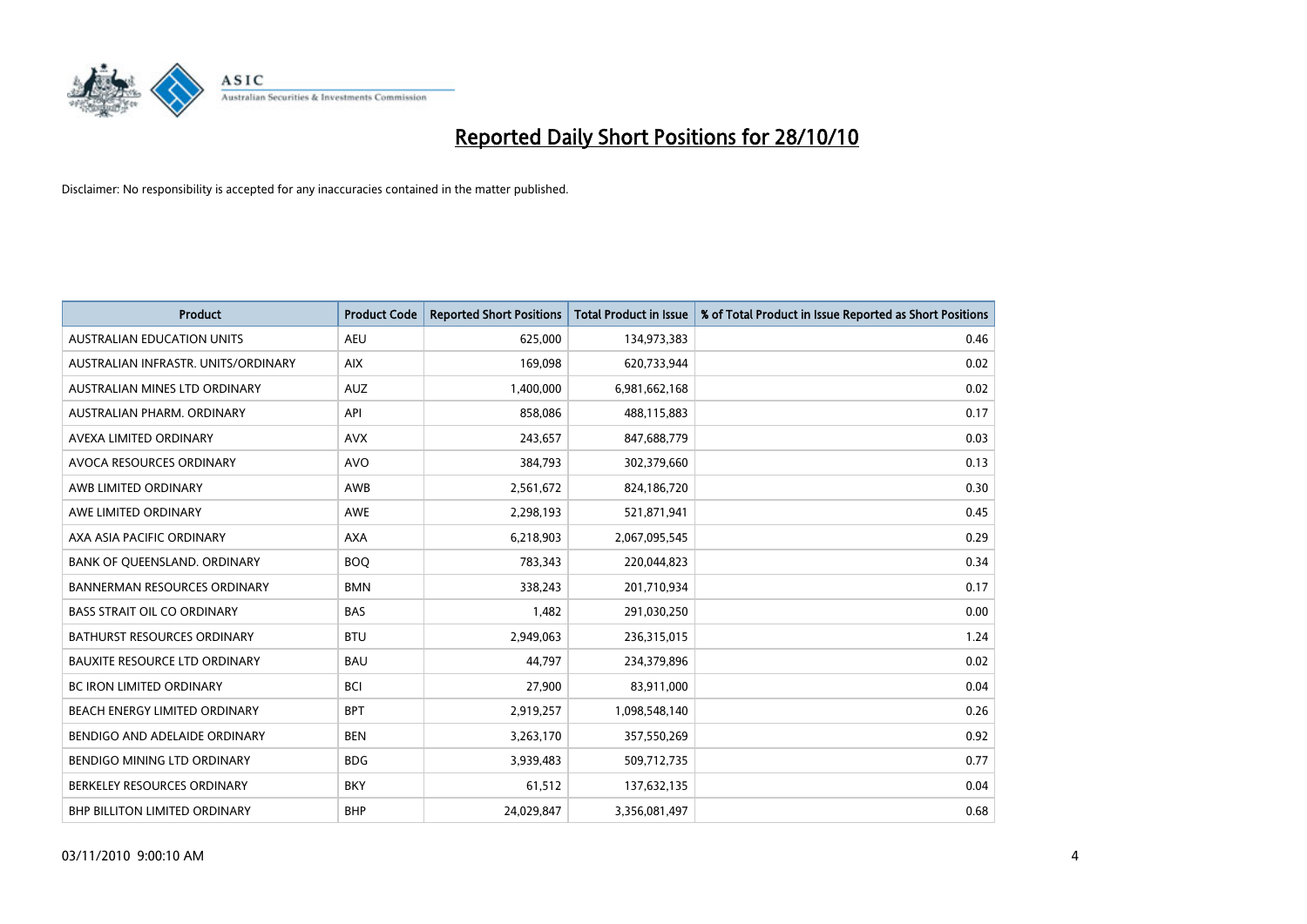

| <b>Product</b>                       | <b>Product Code</b> | <b>Reported Short Positions</b> | <b>Total Product in Issue</b> | % of Total Product in Issue Reported as Short Positions |
|--------------------------------------|---------------------|---------------------------------|-------------------------------|---------------------------------------------------------|
| <b>BILLABONG ORDINARY</b>            | <b>BBG</b>          | 6,840,172                       | 253,613,826                   | 2.70                                                    |
| <b>BIOTA HOLDINGS ORDINARY</b>       | <b>BTA</b>          | 1,721,489                       | 180,691,377                   | 0.96                                                    |
| <b>BISALLOY STEEL ORDINARY</b>       | <b>BIS</b>          | 84,480                          | 216,455,965                   | 0.04                                                    |
| BKI INVESTMENT LTD ORDINARY          | BKI                 | 508                             | 420,919,092                   | 0.00                                                    |
| <b>BLACKTHORN RESOURCES ORDINARY</b> | <b>BTR</b>          | 35,848                          | 106,885,300                   | 0.03                                                    |
| <b>BLUESCOPE STEEL LTD ORDINARY</b>  | <b>BSL</b>          | 22,669,471                      | 1,842,178,270                 | 1.19                                                    |
| BOART LONGYEAR ORDINARY              | <b>BLY</b>          | 3,352,116                       | 461,163,412                   | 0.72                                                    |
| <b>BOOM LOGISTICS ORDINARY</b>       | <b>BOL</b>          | 382,999                         | 460,795,156                   | 0.08                                                    |
| BORAL LIMITED. ORDINARY              | <b>BLD</b>          | 20,534,435                      | 724,369,392                   | 2.83                                                    |
| BOTSWANA METALS LTD ORDINARY         | <b>BML</b>          | 7.000                           | 106,087,760                   | 0.01                                                    |
| <b>BOW ENERGY LIMITED ORDINARY</b>   | <b>BOW</b>          | 2,079,253                       | 280,607,187                   | 0.74                                                    |
| <b>BRADKEN LIMITED ORDINARY</b>      | <b>BKN</b>          | 646,917                         | 139,639,929                   | 0.46                                                    |
| <b>BRAMBLES LIMITED ORDINARY</b>     | <b>BXB</b>          | 11,800,384                      | 1,434,340,234                 | 0.79                                                    |
| BREVILLE GROUP LTD ORDINARY          | <b>BRG</b>          | 2,740                           | 129,515,322                   | 0.00                                                    |
| <b>BRICKWORKS LIMITED ORDINARY</b>   | <b>BKW</b>          | 25,433                          | 147,235,904                   | 0.01                                                    |
| <b>BROCKMAN RESOURCES ORDINARY</b>   | <b>BRM</b>          | 236,478                         | 141,688,151                   | 0.17                                                    |
| BT INVESTMENT MNGMNT ORDINARY        | <b>BTT</b>          | 544,148                         | 160,000,000                   | 0.34                                                    |
| BUNNINGS WAREHOUSE ORDINARY UNITS    | <b>BWP</b>          | 841,288                         | 427,042,646                   | 0.19                                                    |
| <b>BURU ENERGY ORDINARY</b>          | <b>BRU</b>          | 171,612                         | 182,780,549                   | 0.09                                                    |
| CABCHARGE AUSTRALIA ORDINARY         | CAB                 | 1,345,028                       | 120,437,014                   | 1.11                                                    |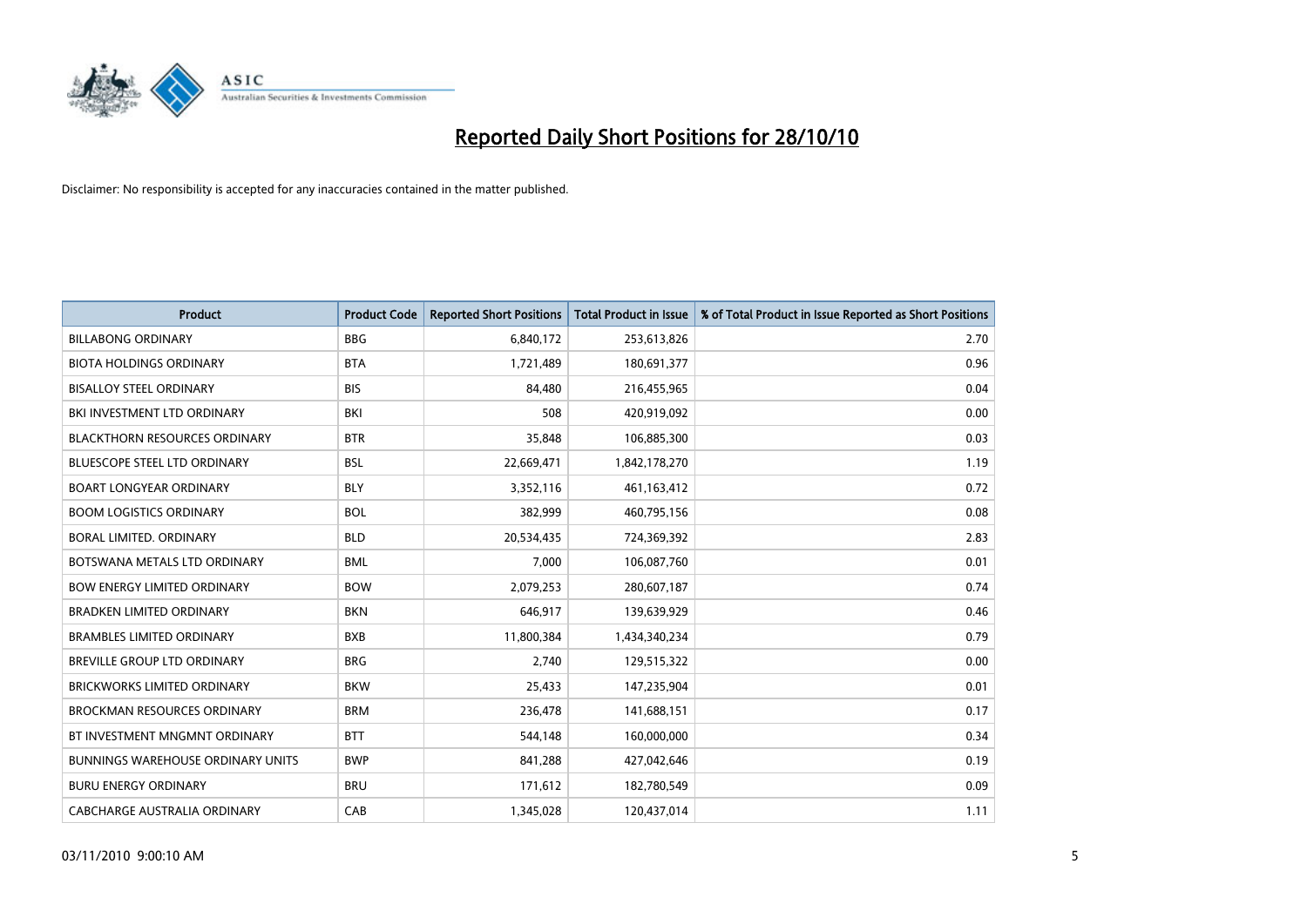

| <b>Product</b>                         | <b>Product Code</b> | <b>Reported Short Positions</b> | Total Product in Issue | % of Total Product in Issue Reported as Short Positions |
|----------------------------------------|---------------------|---------------------------------|------------------------|---------------------------------------------------------|
| CALTEX AUSTRALIA ORDINARY              | <b>CTX</b>          | 7,360,872                       | 270,000,000            | 2.72                                                    |
| CAMPBELL BROTHERS ORDINARY             | <b>CPB</b>          | 1,154,462                       | 63,517,495             | 1.81                                                    |
| CAPE LAMBERT RES LTD ORDINARY          | <b>CFE</b>          | 518,463                         | 593,166,467            | 0.08                                                    |
| <b>CARBON ENERGY ORDINARY</b>          | <b>CNX</b>          | 548,256                         | 609,747,650            | 0.08                                                    |
| CARDNO LIMITED ORDINARY                | CDD                 | 12,795                          | 105,797,439            | 0.01                                                    |
| CARNARVON PETROLEUM ORDINARY           | <b>CVN</b>          | 2,163,820                       | 686,759,634            | 0.30                                                    |
| <b>CARNEGIE WAVE ENERGY ORDINARY</b>   | <b>CWE</b>          | 83.000                          | 565,237,627            | 0.01                                                    |
| CARPATHIAN RESOURCES ORDINARY          | <b>CPN</b>          | 75,000                          | 265,533,501            | 0.03                                                    |
| CARPENTARIA EXP. LTD ORDINARY          | CAP                 | 9,777                           | 94,071,301             | 0.01                                                    |
| CARSALES.COM LTD ORDINARY              | <b>CRZ</b>          | 1,526,499                       | 232,750,800            | 0.66                                                    |
| CASH CONVERTERS ORD/DIV ACCESS         | CCV                 | 68,191                          | 379,761,025            | 0.01                                                    |
| <b>CASPIAN OIL &amp; GAS ORDINARY</b>  | <b>CIG</b>          | 50,000                          | 1,331,500,513          | 0.00                                                    |
| CATALPA RESOURCES ORDINARY             | CAH                 | 148,687                         | 162,772,989            | 0.09                                                    |
| <b>CEC GROUP LIMITED ORDINARY</b>      | CEG                 | 1,750                           | 79,662,662             | 0.00                                                    |
| <b>CELLNET GROUP ORDINARY</b>          | <b>CLT</b>          | 1,342                           | 70,221,390             | 0.00                                                    |
| CENTENNIAL COAL ORDINARY               | <b>CEY</b>          | 422,377                         | 395,126,381            | 0.11                                                    |
| CENTRAL PETROLEUM ORDINARY             | <b>CTP</b>          | 11,455                          | 982,297,842            | 0.00                                                    |
| CENTRO PROPERTIES UNITS/ORD STAPLED    | <b>CNP</b>          | 324,031                         | 972,414,514            | 0.03                                                    |
| CENTRO RETAIL GROUP STAPLED SECURITIES | <b>CER</b>          | 1,179,542                       | 2,286,399,424          | 0.04                                                    |
| <b>CERAMIC FUEL CELLS ORDINARY</b>     | CFU                 | 138.346                         | 1,200,679,566          | 0.01                                                    |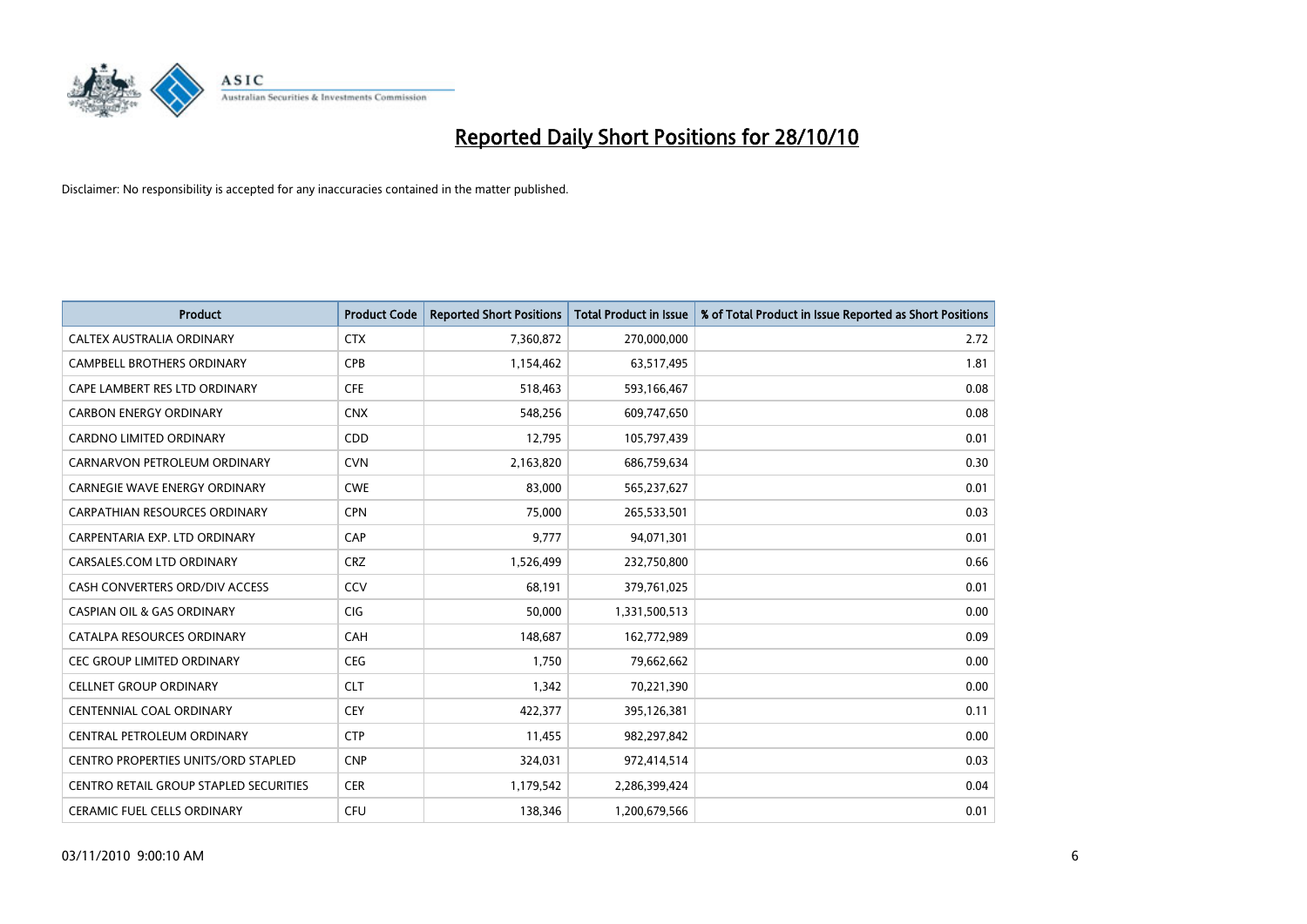

| <b>Product</b>                           | <b>Product Code</b> | <b>Reported Short Positions</b> | <b>Total Product in Issue</b> | % of Total Product in Issue Reported as Short Positions |
|------------------------------------------|---------------------|---------------------------------|-------------------------------|---------------------------------------------------------|
| <b>CFS RETAIL PROPERTY UNITS</b>         | <b>CFX</b>          | 33,800,755                      | 2,820,392,571                 | 1.18                                                    |
| CHALLENGER DIV.PRO. STAPLED UNITS        | <b>CDI</b>          | 52,107                          | 913,426,007                   | 0.00                                                    |
| <b>CHALLENGER F.S.G.LTD ORDINARY</b>     | CGF                 | 10,326,252                      | 502,403,359                   | 2.05                                                    |
| <b>CHALLENGER INFRAST, STAPLED UNITS</b> | <b>CIF</b>          | 8,420                           | 316,223,785                   | 0.00                                                    |
| <b>CHANDLER MACLEOD LTD ORDINARY</b>     | <b>CMG</b>          | 11,970                          | 422,031,685                   | 0.00                                                    |
| CHARTER HALL GROUP STAPLED US PROHIBIT.  | <b>CHC</b>          | 2,540,647                       | 1,225,365,088                 | 0.20                                                    |
| <b>CHARTER HALL OFFICE UNIT</b>          | COO                 | 446,238                         | 493,319,730                   | 0.10                                                    |
| <b>CHARTER HALL RETAIL UNITS</b>         | <b>COR</b>          | 167,085                         | 305,810,723                   | 0.05                                                    |
| CHEMGENEX PHARMACEUT ORDINARY            | <b>CXS</b>          | 195,195                         | 283,348,870                   | 0.07                                                    |
| CITADEL RESOURCE GRP ORDINARY            | CGG                 | 2,696,395                       | 2,367,666,467                 | 0.12                                                    |
| CITIGOLD CORP LTD ORDINARY               | <b>CTO</b>          | 2,098,686                       | 964,512,301                   | 0.22                                                    |
| CLINUVEL PHARMACEUT, ORDINARY            | <b>CUV</b>          | 41,277                          | 303,443,665                   | 0.01                                                    |
| <b>CLOUGH LIMITED ORDINARY</b>           | <b>CLO</b>          | 537,070                         | 771,906,269                   | 0.07                                                    |
| <b>COAL &amp; ALLIED ORDINARY</b>        | <b>CNA</b>          | 9,753                           | 86,584,735                    | 0.01                                                    |
| COAL OF AFRICA LTD ORDINARY              | <b>CZA</b>          | 1,379,234                       | 530,514,663                   | 0.27                                                    |
| <b>COALSPUR MINES LTD ORDINARY</b>       | <b>CPL</b>          | 709,469                         | 435,073,242                   | 0.16                                                    |
| COCA-COLA AMATIL ORDINARY                | <b>CCL</b>          | 5,652,778                       | 755,940,367                   | 0.71                                                    |
| COCHLEAR LIMITED ORDINARY                | <b>COH</b>          | 789,291                         | 56,638,557                    | 1.37                                                    |
| <b>COCKATOO COAL ORDINARY</b>            | <b>COK</b>          | 1,450,312                       | 970,036,951                   | 0.15                                                    |
| COEUR D'ALENE MINES. CDI 1:1             | <b>CXC</b>          | 1,000                           | 3,834,109                     | 0.03                                                    |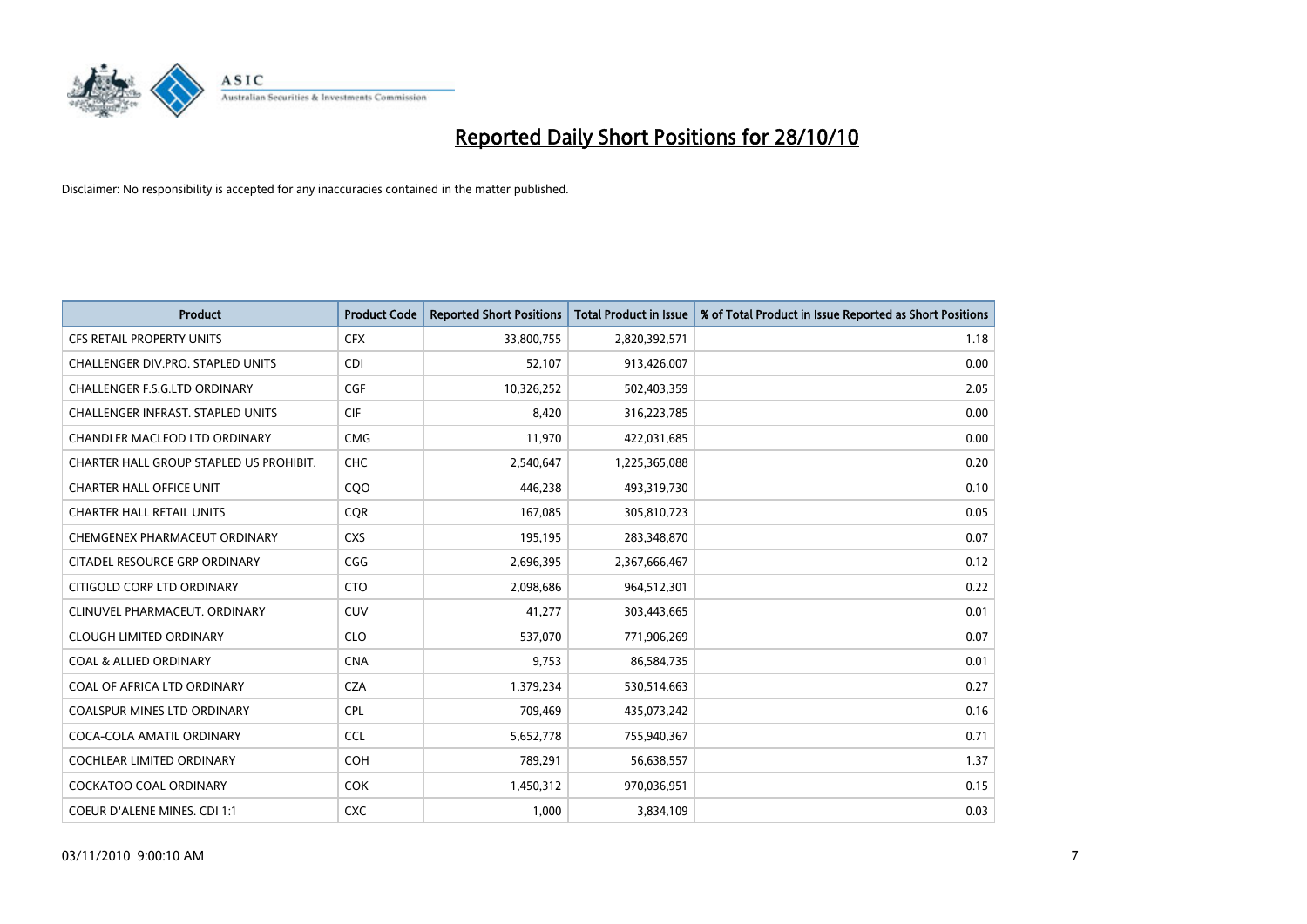

| <b>Product</b>                           | <b>Product Code</b> | <b>Reported Short Positions</b> | <b>Total Product in Issue</b> | % of Total Product in Issue Reported as Short Positions |
|------------------------------------------|---------------------|---------------------------------|-------------------------------|---------------------------------------------------------|
| <b>COFFEY INTERNATIONAL ORDINARY</b>     | COF                 | 20.869                          | 129,035,760                   | 0.01                                                    |
| COMMONWEALTH BANK, ORDINARY              | <b>CBA</b>          | 13,427,046                      | 1,548,882,074                 | 0.81                                                    |
| COMMONWEALTH PROP ORDINARY UNITS         | <b>CPA</b>          | 12,847,748                      | 2,012,803,230                 | 0.66                                                    |
| <b>COMPASS RESOURCES ORDINARY</b>        | <b>CMR</b>          | 101,480                         | 147,402,920                   | 0.07                                                    |
| <b>COMPUTERSHARE LTD ORDINARY</b>        | <b>CPU</b>          | 3,500,959                       | 555,664,059                   | 0.64                                                    |
| CONNECTEAST GROUP STAPLED                | <b>CEU</b>          | 32,519,976                      | 3,940,145,951                 | 0.82                                                    |
| CONSOLIDATED MEDIA, ORDINARY             | <b>CMI</b>          | 3,326,857                       | 577,145,934                   | 0.58                                                    |
| CONTANGO MICROCAP ORDINARY               | <b>CTN</b>          | 7,500                           | 151,458,972                   | 0.00                                                    |
| <b>COOPER ENERGY LTD ORDINARY</b>        | <b>COE</b>          | 104,399                         | 292,576,001                   | 0.04                                                    |
| <b>COPPER STRIKE LTD ORDINARY</b>        | <b>CSE</b>          | 714                             | 129,455,571                   | 0.00                                                    |
| <b>COUNT FINANCIAL ORDINARY</b>          | COU                 | 1,399,298                       | 261,968,742                   | 0.54                                                    |
| <b>CRANE GROUP LIMITED ORDINARY</b>      | <b>CRG</b>          | 3,149,454                       | 79,110,667                    | 3.97                                                    |
| <b>CROMWELL GROUP STAPLED SECURITIES</b> | <b>CMW</b>          | 183,842                         | 909,626,240                   | 0.02                                                    |
| <b>CROWN LIMITED ORDINARY</b>            | <b>CWN</b>          | 3,787,631                       | 754,131,800                   | 0.49                                                    |
| <b>CSG LIMITED ORDINARY</b>              | CSV                 | 532,478                         | 244,320,695                   | 0.21                                                    |
| <b>CSL LIMITED ORDINARY</b>              | <b>CSL</b>          | 6,169,721                       | 550,119,993                   | 1.09                                                    |
| <b>CSR LIMITED ORDINARY</b>              | <b>CSR</b>          | 3,774,094                       | 1,517,907,314                 | 0.26                                                    |
| <b>CUDECO LIMITED ORDINARY</b>           | CDU                 | 339,069                         | 145,412,643                   | 0.23                                                    |
| <b>CUSTOMERS LIMITED ORDINARY</b>        | CUS                 | 66,090                          | 134,999,097                   | 0.05                                                    |
| DART ENERGY LTD ORDINARY                 | <b>DTE</b>          | 1,197,105                       | 419,748,184                   | 0.28                                                    |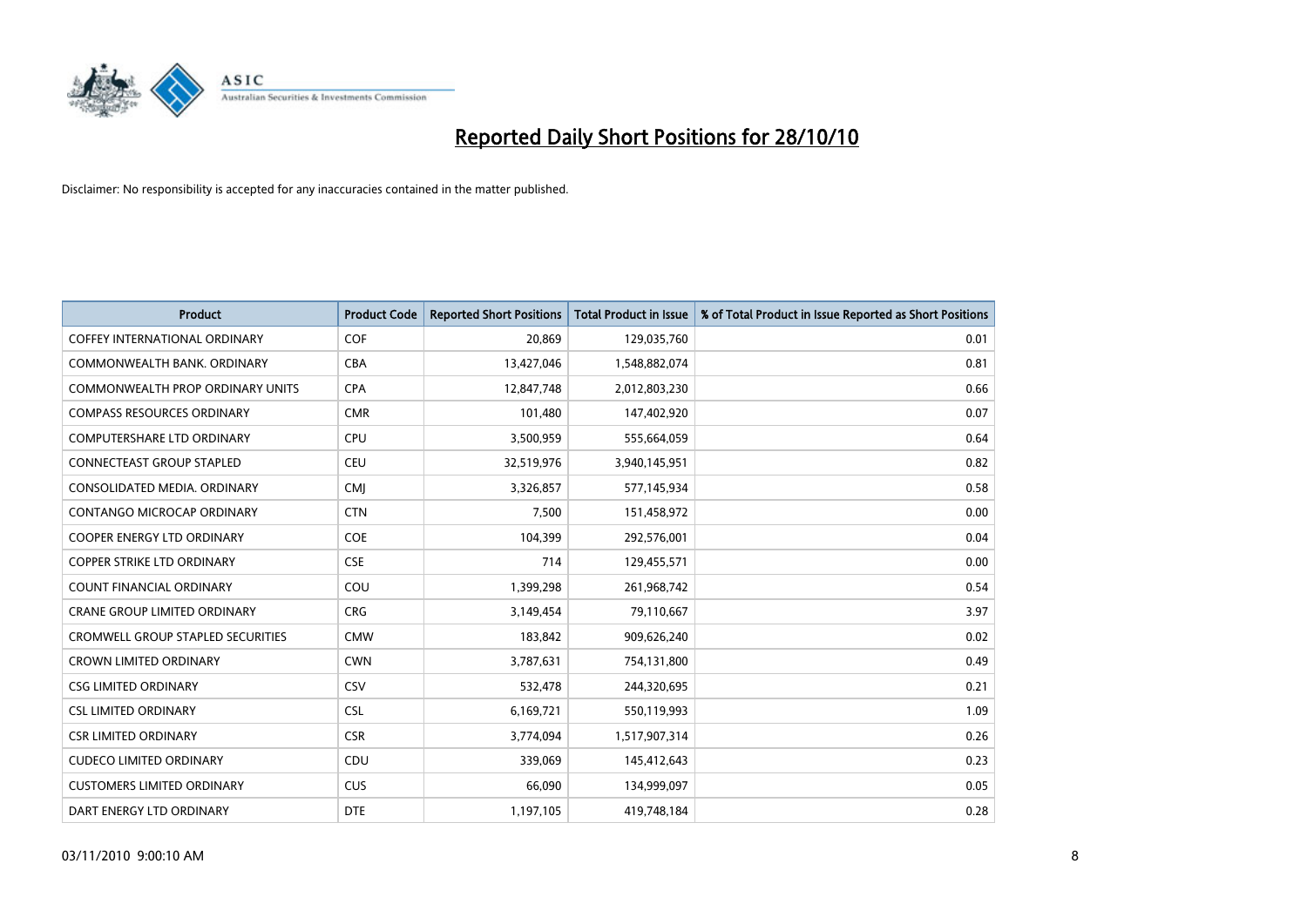

| <b>Product</b>                       | <b>Product Code</b> | <b>Reported Short Positions</b> | Total Product in Issue | % of Total Product in Issue Reported as Short Positions |
|--------------------------------------|---------------------|---------------------------------|------------------------|---------------------------------------------------------|
| DAVID JONES LIMITED ORDINARY         | <b>DJS</b>          | 13,170,625                      | 510,945,759            | 2.59                                                    |
| DECMIL GROUP LIMITED ORDINARY        | <b>DCG</b>          | 17,448                          | 123,804,568            | 0.01                                                    |
| DEEP YELLOW LIMITED ORDINARY         | <b>DYL</b>          | 140,655                         | 1,125,814,458          | 0.01                                                    |
| DEVINE LIMITED ORDINARY              | <b>DVN</b>          | 1,000                           | 634,918,223            | 0.00                                                    |
| DEXUS PROPERTY GROUP STAPLED UNITS   | <b>DXS</b>          | 5,644,449                       | 4,839,024,176          | 0.11                                                    |
| DISCOVERY METALS LTD ORDINARY        | <b>DML</b>          | 327,575                         | 302,202,585            | 0.11                                                    |
| DOMINION MINING ORDINARY             | <b>DOM</b>          | 182,850                         | 103,520,259            | 0.17                                                    |
| DOMINO PIZZA ENTERPR ORDINARY        | <b>DMP</b>          | 3                               | 68,407,674             | 0.00                                                    |
| DOWNER EDI LIMITED ORDINARY          | <b>DOW</b>          | 2,058,861                       | 343,178,483            | 0.59                                                    |
| DUET GROUP STAPLED US PROHIBIT.      | <b>DUE</b>          | 276,531                         | 887,304,690            | 0.03                                                    |
| DULUXGROUP LIMITED ORDINARY          | <b>DLX</b>          | 182,866                         | 366,992,120            | 0.04                                                    |
| DYESOL LIMITED ORDINARY              | <b>DYE</b>          | 294,555                         | 143,325,847            | 0.21                                                    |
| <b>EASTERN STAR GAS ORDINARY</b>     | ESG                 | 2,231,989                       | 991,567,041            | 0.20                                                    |
| EDT RETAIL TRUST UNITS               | <b>EDT</b>          | 99,457                          | 4,700,290,868          | 0.00                                                    |
| <b>ELDERS LIMITED ORDINARY</b>       | <b>ELD</b>          | 20,266,558                      | 448,598,480            | 4.53                                                    |
| ELDORADO GOLD CORP CDI 1:1           | EAU                 | 18,774                          | 20,934,663             | 0.09                                                    |
| ELIXIR PETROLEUM LTD ORDINARY        | <b>EXR</b>          | 324,400                         | 188,988,472            | 0.17                                                    |
| <b>EMECO HOLDINGS ORDINARY</b>       | <b>EHL</b>          | 316,808                         | 631,237,586            | 0.04                                                    |
| <b>ENERGY RESOURCES ORDINARY 'A'</b> | <b>ERA</b>          | 1,258,722                       | 190,737,934            | 0.65                                                    |
| ENERGY WORLD CORPOR, ORDINARY        | <b>EWC</b>          | 9,670,486                       | 1,561,166,672          | 0.61                                                    |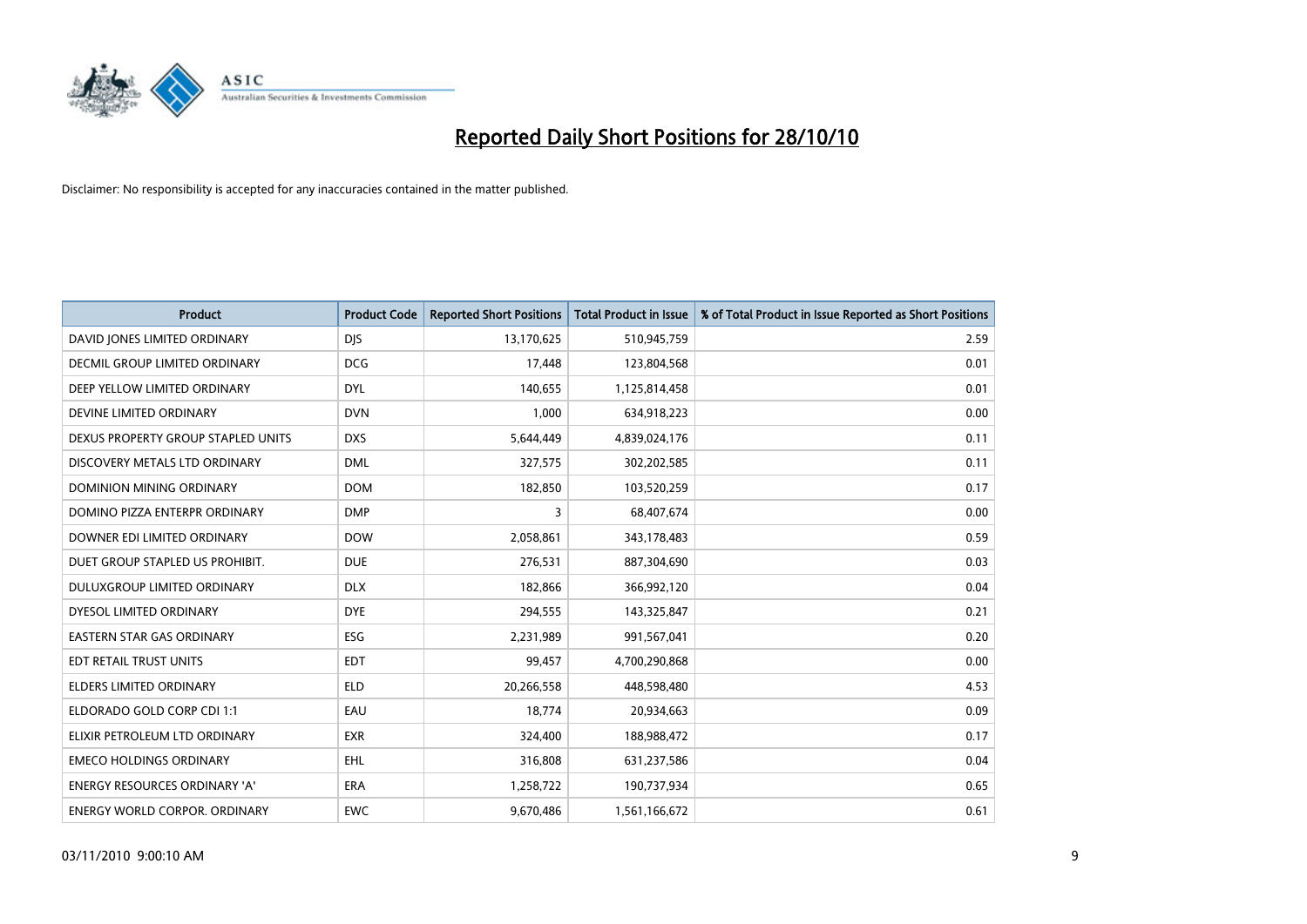

| <b>Product</b>                            | <b>Product Code</b> | <b>Reported Short Positions</b> | <b>Total Product in Issue</b> | % of Total Product in Issue Reported as Short Positions |
|-------------------------------------------|---------------------|---------------------------------|-------------------------------|---------------------------------------------------------|
| <b>ENTEK ENERGY LTD ORDINARY</b>          | ETE                 | 489,903                         | 258,692,535                   | 0.19                                                    |
| <b>ENTELLECT SOLUTIONS ORDINARY</b>       | <b>ESN</b>          | 464,050                         | 1,740,334,200                 | 0.03                                                    |
| ENVESTRA LIMITED ORDINARY                 | ENV                 | 1,317,257                       | 1,386,827,962                 | 0.09                                                    |
| EQUINOX MINERALS LTD CHESS DEPOSITARY INT | EON                 | 4,838,080                       | 707,868,211                   | 0.68                                                    |
| <b>EVEREST FINANCIAL ORDINARY</b>         | <b>EFG</b>          | 4,300                           | 251,442,316                   | 0.00                                                    |
| <b>EXTRACT RESOURCES ORDINARY</b>         | <b>EXT</b>          | 592,093                         | 243,302,298                   | 0.25                                                    |
| FAIRFAX MEDIA LTD ORDINARY                | <b>FXI</b>          | 263,494,481                     | 2,351,955,725                 | 11.20                                                   |
| FANTASTIC HOLDINGS ORDINARY               | <b>FAN</b>          | 3,000                           | 102,693,495                   | 0.00                                                    |
| FERRAUS LIMITED ORDINARY                  | <b>FRS</b>          | 370                             | 205,700,890                   | 0.00                                                    |
| FISHER & PAYKEL APP. ORDINARY             | <b>FPA</b>          | 9,820,331                       | 724,235,162                   | 1.35                                                    |
| FISHER & PAYKEL H. ORDINARY               | <b>FPH</b>          | 2,118,499                       | 517,444,890                   | 0.41                                                    |
| FKP PROPERTY GROUP STAPLED SECURITIES     | <b>FKP</b>          | 3,988,545                       | 1,174,033,185                 | 0.34                                                    |
| FLEETWOOD CORP ORDINARY                   | <b>FWD</b>          | 56,636                          | 57,209,053                    | 0.09                                                    |
| FLETCHER BUILDING ORDINARY                | <b>FBU</b>          | 528,225                         | 611,250,393                   | 0.09                                                    |
| FLEXIGROUP LIMITED ORDINARY               | <b>FXL</b>          | 25,626                          | 275,472,492                   | 0.01                                                    |
| <b>FLIGHT CENTRE ORDINARY</b>             | <b>FLT</b>          | 2,600,812                       | 99,786,394                    | 2.61                                                    |
| FLINDERS MINES LTD ORDINARY               | <b>FMS</b>          | 20,946,166                      | 1,820,149,571                 | 1.15                                                    |
| FORTE ENERGY NL ORDINARY                  | <b>FTE</b>          | 2,658,986                       | 580,658,031                   | 0.46                                                    |
| FORTESCUE METALS GRP ORDINARY             | <b>FMG</b>          | 15,802,821                      | 3,111,398,945                 | 0.47                                                    |
| <b>FOSTER'S GROUP ORDINARY</b>            | <b>FGL</b>          | 4,101,837                       | 1,930,723,313                 | 0.21                                                    |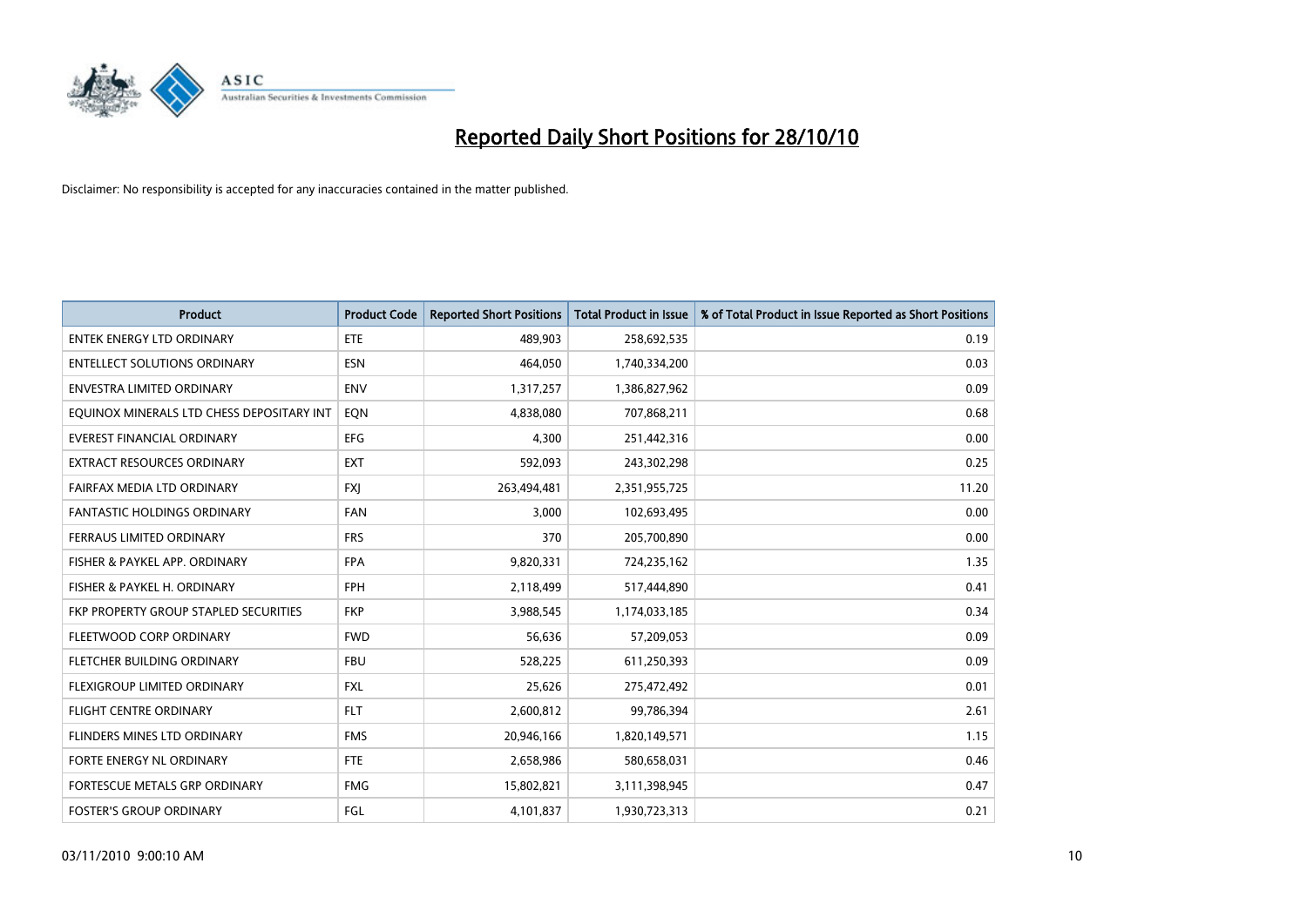

| <b>Product</b>                                   | <b>Product Code</b> | <b>Reported Short Positions</b> | <b>Total Product in Issue</b> | % of Total Product in Issue Reported as Short Positions |
|--------------------------------------------------|---------------------|---------------------------------|-------------------------------|---------------------------------------------------------|
| FTD CORPORATION ORDINARY                         | <b>FTD</b>          | 8.088                           | 100,421,069                   | 0.01                                                    |
| FUNTASTIC LIMITED ORDINARY                       | <b>FUN</b>          | 322,528                         | 340,997,682                   | 0.09                                                    |
| <b>G.U.D. HOLDINGS ORDINARY</b>                  | GUD                 | 161,428                         | 68,426,721                    | 0.23                                                    |
| <b>GALAXY RESOURCES ORDINARY</b>                 | <b>GXY</b>          | 330,473                         | 190,553,358                   | 0.16                                                    |
| <b>GEODYNAMICS LIMITED ORDINARY</b>              | <b>GDY</b>          | 286,319                         | 292,840,219                   | 0.10                                                    |
| <b>GINDALBIE METALS LTD ORDINARY</b>             | <b>GBG</b>          | 8,997,849                       | 850,108,099                   | 1.04                                                    |
| <b>GIRALIA RESOURCES NL ORDINARY</b>             | <b>GIR</b>          | 330,231                         | 180,135,170                   | 0.17                                                    |
| <b>GLOBAL MINING ORDINARY</b>                    | <b>GMI</b>          | 8,951                           | 191,820,968                   | 0.00                                                    |
| <b>GLOUCESTER COAL ORDINARY</b>                  | GCL                 | 253,181                         | 140,447,062                   | 0.18                                                    |
| <b>GME RESOURCES LTD ORDINARY</b>                | <b>GME</b>          | 800                             | 302,352,750                   | 0.00                                                    |
| <b>GOLDEN GATE PETROL ORDINARY</b>               | GGP                 | 11,538                          | 975,826,623                   | 0.00                                                    |
| <b>GOLDEN WEST RESOURCE ORDINARY</b>             | <b>GWR</b>          | 1.617                           | 164,606,127                   | 0.00                                                    |
| <b>GOODMAN FIELDER, ORDINARY</b>                 | <b>GFF</b>          | 11,179,436                      | 1,380,386,438                 | 0.82                                                    |
| <b>GOODMAN GROUP STAPLED US PROHIBIT.</b>        | <b>GMG</b>          | 3,696,131                       | 6,369,751,394                 | 0.05                                                    |
| <b>GPT GROUP STAPLED SEC.</b>                    | GPT                 | 9,225,503                       | 1,855,529,431                 | 0.48                                                    |
| <b>GRAINCORP LIMITED A CLASS ORDINARY</b>        | <b>GNC</b>          | 696,133                         | 198,318,900                   | 0.36                                                    |
| <b>GRANGE RESOURCES, ORDINARY</b>                | <b>GRR</b>          | 1,495,899                       | 1,152,077,403                 | 0.13                                                    |
| <b>GREENLAND MIN EN LTD ORDINARY</b>             | GGG                 | 1,559,846                       | 256,262,512                   | 0.60                                                    |
| <b>GRYPHON MINERALS LTD ORDINARY</b>             | GRY                 | 27,971                          | 289,272,058                   | 0.01                                                    |
| <b>GUINNESS PEAT GROUP. CHESS DEPOSITARY INT</b> | <b>GPG</b>          | 55                              | 309,138,006                   | 0.00                                                    |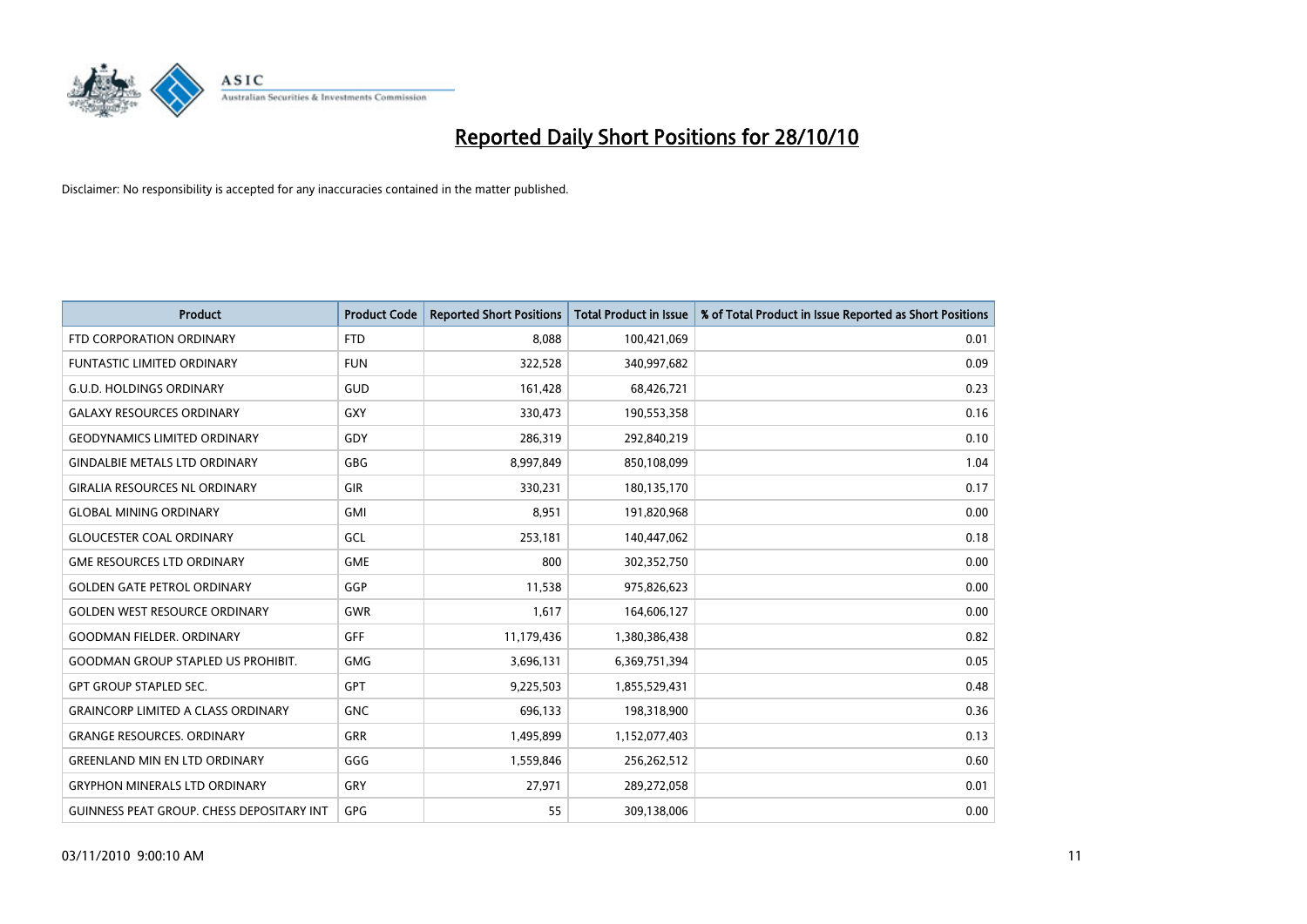

| <b>Product</b>                        | <b>Product Code</b> | <b>Reported Short Positions</b> | <b>Total Product in Issue</b> | % of Total Product in Issue Reported as Short Positions |
|---------------------------------------|---------------------|---------------------------------|-------------------------------|---------------------------------------------------------|
| <b>GUNNS LIMITED ORDINARY</b>         | <b>GNS</b>          | 18,297,083                      | 806,734,892                   | 2.27                                                    |
| <b>GWA INTERNATIONAL ORDINARY</b>     | <b>GWT</b>          | 2,196,031                       | 301,102,514                   | 0.73                                                    |
| <b>HARVEY NORMAN ORDINARY</b>         | <b>HVN</b>          | 34,058,893                      | 1,062,316,784                 | 3.21                                                    |
| HASTIE GROUP LIMITED ORDINARY         | <b>HST</b>          | 148,583                         | 239,716,924                   | 0.06                                                    |
| HASTINGS DIVERSIFIED STAPLED SECURITY | <b>HDF</b>          | 104,235                         | 513,336,482                   | 0.01                                                    |
| <b>HEARTWARE INT INC CDI 35:1</b>     | <b>HIN</b>          | 272,008                         | 66,059,280                    | 0.41                                                    |
| <b>HENDERSON GROUP CDI 1:1</b>        | <b>HGG</b>          | 8,509,468                       | 564,915,116                   | 1.50                                                    |
| HFA HOLDINGS LIMITED ORDINARY         | <b>HFA</b>          | 1,845,937                       | 469,330,170                   | 0.39                                                    |
| <b>HIGHLANDS PACIFIC ORDINARY</b>     | <b>HIG</b>          | 2,382,805                       | 683,207,148                   | 0.35                                                    |
| HILLS INDUSTRIES LTD ORDINARY         | <b>HIL</b>          | 1,259,069                       | 248,676,841                   | 0.51                                                    |
| HORIZON OIL LIMITED ORDINARY          | <b>HZN</b>          | 2,932,294                       | 1,130,311,515                 | 0.25                                                    |
| <b>ICON ENERGY LIMITED ORDINARY</b>   | <b>ICN</b>          | 67,000                          | 439,801,394                   | 0.02                                                    |
| <b>IINET LIMITED ORDINARY</b>         | <b>IIN</b>          | 1,344,932                       | 151,963,119                   | 0.88                                                    |
| <b>ILUKA RESOURCES ORDINARY</b>       | ILU                 | 5,752,214                       | 418,700,517                   | 1.34                                                    |
| <b>IMDEX LIMITED ORDINARY</b>         | <b>IMD</b>          | 9,880                           | 197,047,128                   | 0.01                                                    |
| IMF (AUSTRALIA) LTD ORDINARY          | <b>IMF</b>          | 329,994                         | 122,496,819                   | 0.27                                                    |
| IMX RESOURCES LTD ORDINARY            | <b>IXR</b>          | 20,000                          | 260,252,803                   | 0.01                                                    |
| <b>INCITEC PIVOT ORDINARY</b>         | <b>IPL</b>          | 2,282,728                       | 1,628,730,107                 | 0.13                                                    |
| INDAGO RESOURCES LTD ORDINARY         | <b>IDG</b>          | 8,179                           | 81,659,448                    | 0.01                                                    |
| INDEPENDENCE GROUP ORDINARY           | <b>IGO</b>          | 261,922                         | 114,063,539                   | 0.22                                                    |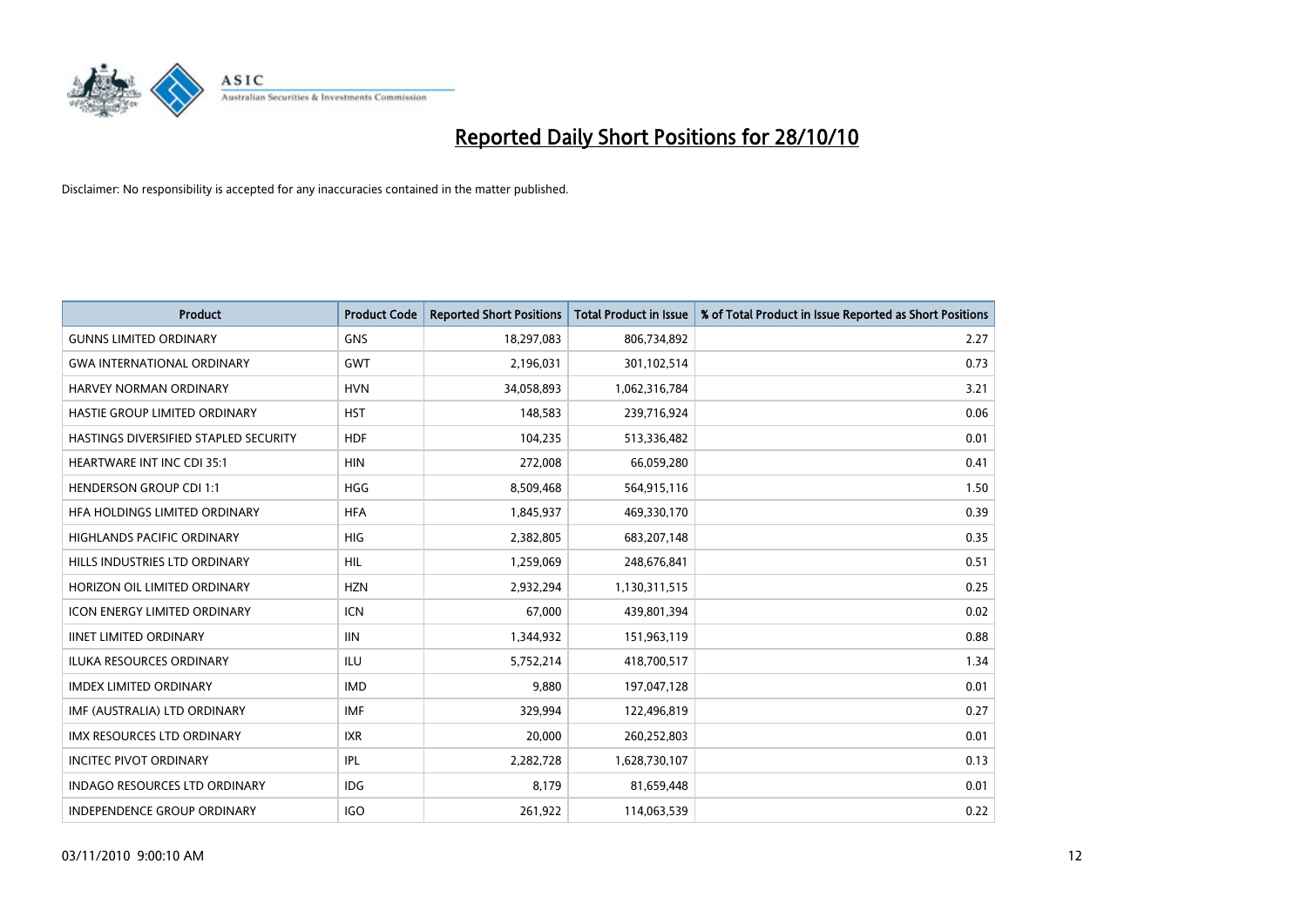

| <b>Product</b>                           | <b>Product Code</b> | <b>Reported Short Positions</b> | <b>Total Product in Issue</b> | % of Total Product in Issue Reported as Short Positions |
|------------------------------------------|---------------------|---------------------------------|-------------------------------|---------------------------------------------------------|
| <b>INDOPHIL RESOURCES ORDINARY</b>       | <b>IRN</b>          | 348,796                         | 471,445,763                   | 0.07                                                    |
| <b>INDUSTREA LIMITED ORDINARY</b>        | IDL                 | 1,813,852                       | 1,088,087,032                 | 0.16                                                    |
| <b>INFIGEN ENERGY STAPLED SECURITIES</b> | <b>IFN</b>          | 9,884,950                       | 761,222,569                   | 1.30                                                    |
| ING INDUSTRIAL FUND UNITS                | <b>IIF</b>          | 4,749,655                       | 2,592,249,647                 | 0.17                                                    |
| ING OFFICE FUND STAPLED SECURITIES       | <b>IOF</b>          | 5,619,371                       | 2,729,071,212                 | 0.21                                                    |
| ING RE COM GROUP STAPLED SECURITIES      | <b>ILF</b>          | 9,075                           | 441,029,194                   | 0.00                                                    |
| <b>INSURANCE AUSTRALIA ORDINARY</b>      | <b>IAG</b>          | 3,564,983                       | 2,078,994,021                 | 0.16                                                    |
| <b>INTEGRA MINING LTD, ORDINARY</b>      | <b>IGR</b>          | 1,583,078                       | 755,792,394                   | 0.20                                                    |
| INTOLL GROUP STAPLED SECURITIES          | <b>ITO</b>          | 2,990,085                       | 2,261,732,048                 | 0.13                                                    |
| <b>INTREPID MINES ORDINARY</b>           | <b>IAU</b>          | 1,247,900                       | 432,579,805                   | 0.29                                                    |
| <b>INVOCARE LIMITED ORDINARY</b>         | <b>IVC</b>          | 750,250                         | 102,394,649                   | 0.72                                                    |
| ION LIMITED ORDINARY                     | <b>ION</b>          | 164,453                         | 256,365,105                   | 0.06                                                    |
| <b>IOOF HOLDINGS LTD ORDINARY</b>        | <b>IFL</b>          | 1,527,799                       | 229,794,395                   | 0.65                                                    |
| <b>IRESS MARKET TECH. ORDINARY</b>       | <b>IRE</b>          | 1,481,369                       | 126,018,142                   | 1.16                                                    |
| <b>IRON ORE HOLDINGS ORDINARY</b>        | <b>IOH</b>          | 32,184                          | 135,381,616                   | 0.02                                                    |
| <b>ISHARES MSCI EAFE CDI 1:1</b>         | <b>IVE</b>          | 75,419                          | 590,400,000                   | 0.01                                                    |
| ISHARES MSCI EM MKTS CDI 1:1             | <b>IEM</b>          | 15,997                          | 425,700,000                   | 0.00                                                    |
| ISHARES RUSSELL 2000 CDI 1:1             | <b>IRU</b>          | 2,650                           | 147,350,000                   | 0.00                                                    |
| ISHARES S&P 500 CDI 1:1                  | <b>IVV</b>          | 11,842                          | 116,350,000                   | 0.01                                                    |
| <b>ISOFT GROUP LIMITED ORDINARY</b>      | <b>ISF</b>          | 18,287,642                      | 1,070,595,874                 | 1.71                                                    |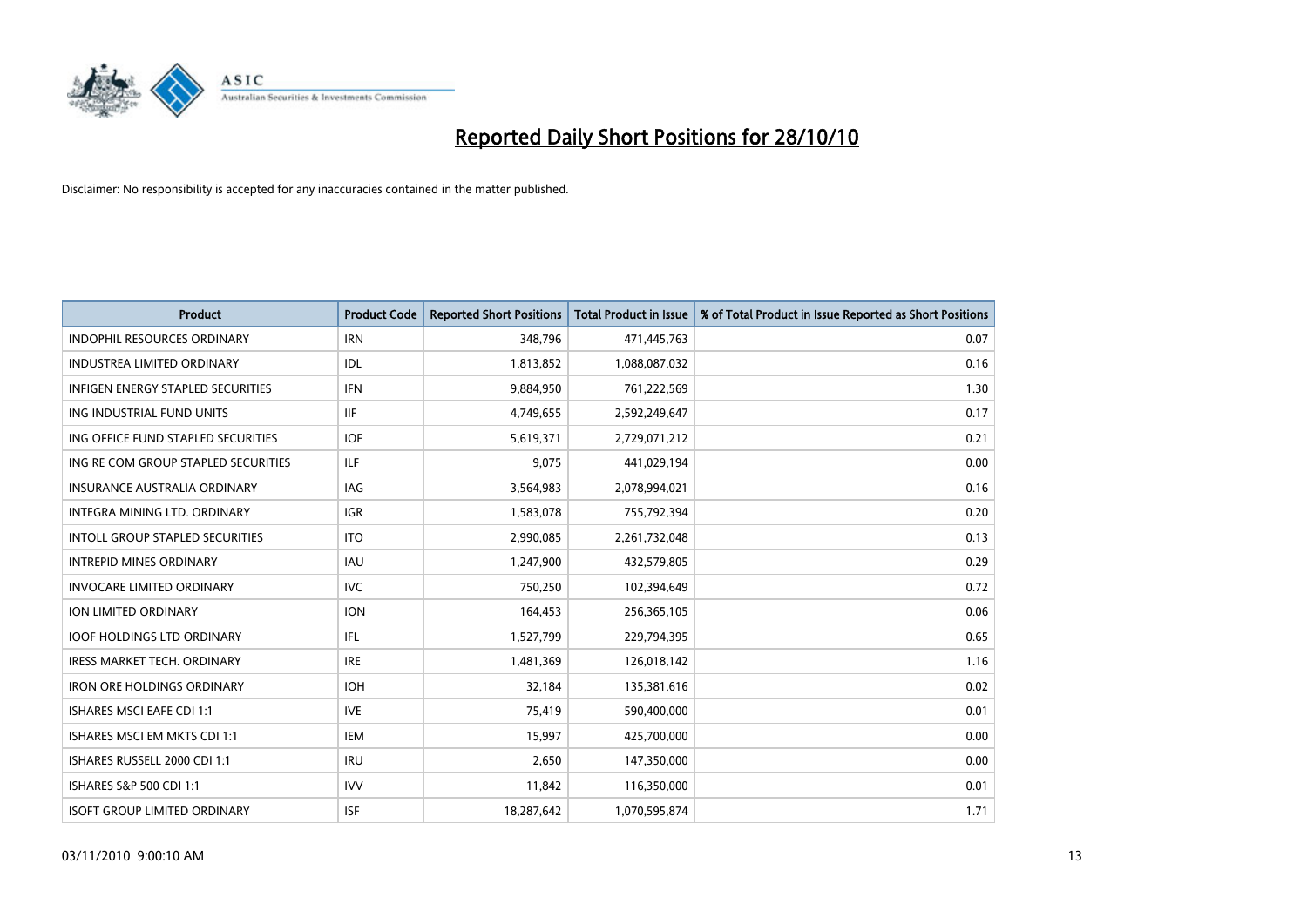

| <b>Product</b>                                  | <b>Product Code</b> | <b>Reported Short Positions</b> | <b>Total Product in Issue</b> | % of Total Product in Issue Reported as Short Positions |
|-------------------------------------------------|---------------------|---------------------------------|-------------------------------|---------------------------------------------------------|
| <b>IVANHOE AUSTRALIA ORDINARY</b>               | <b>IVA</b>          | 14.666                          | 418,083,853                   | 0.00                                                    |
| JABIRU METALS LTD ORDINARY                      | <b>JML</b>          | 599,691                         | 552,619,180                   | 0.10                                                    |
| <b>JAMES HARDIE INDUST CHESS DEPOSITARY INT</b> | <b>IHX</b>          | 10,649,958                      | 435,726,268                   | 2.42                                                    |
| <b>JAMESON RESOURCES ORDINARY</b>               | JAL                 | 1,600,000                       | 63,885,910                    | 2.50                                                    |
| <b>JB HI-FI LIMITED ORDINARY</b>                | <b>IBH</b>          | 8,715,489                       | 109,200,612                   | 7.98                                                    |
| <b>KAGARA LTD ORDINARY</b>                      | KZL                 | 5,445,536                       | 707,789,717                   | 0.78                                                    |
| KAROON GAS AUSTRALIA ORDINARY                   | <b>KAR</b>          | 327,684                         | 205,508,127                   | 0.16                                                    |
| KATHMANDU HOLD LTD ORDINARY                     | <b>KMD</b>          | 624.902                         | 200,000,000                   | 0.31                                                    |
| <b>KEYBRIDGE CAPITAL ORDINARY</b>               | <b>KBC</b>          | 5,999                           | 172,070,564                   | 0.00                                                    |
| KIMBERLEY METALS LTD ORDINARY                   | <b>KBL</b>          | 2,609                           | 115,216,206                   | 0.00                                                    |
| KINGSGATE CONSOLID. ORDINARY                    | <b>KCN</b>          | 905,079                         | 101,087,786                   | 0.90                                                    |
| KINGSROSE MINING LTD ORDINARY                   | <b>KRM</b>          | 12,128                          | 249,025,560                   | 0.00                                                    |
| LEIGHTON HOLDINGS ORDINARY                      | LEI                 | 5,374,680                       | 300,809,799                   | 1.80                                                    |
| LEND LEASE GROUP UNIT/ORD STAPLED               | LLC                 | 544,955                         | 565,558,754                   | 0.10                                                    |
| LINC ENERGY LTD ORDINARY                        | <b>LNC</b>          | 1,165,556                       | 497,085,405                   | 0.23                                                    |
| LYNAS CORPORATION ORDINARY                      | <b>LYC</b>          | 4,858,275                       | 1,656,999,093                 | 0.30                                                    |
| MAC SERVICES (THE) ORDINARY                     | <b>MSL</b>          | 69,337                          | 165,966,692                   | 0.04                                                    |
| MACARTHUR COAL ORDINARY                         | <b>MCC</b>          | 1,132,646                       | 299,476,903                   | 0.37                                                    |
| <b>MACMAHON HOLDINGS ORDINARY</b>               | <b>MAH</b>          | 878,192                         | 733,711,705                   | 0.12                                                    |
| MACO ATLAS ROADS GRP ORDINARY STAPLED           | <b>MOA</b>          | 422,911                         | 452,345,907                   | 0.09                                                    |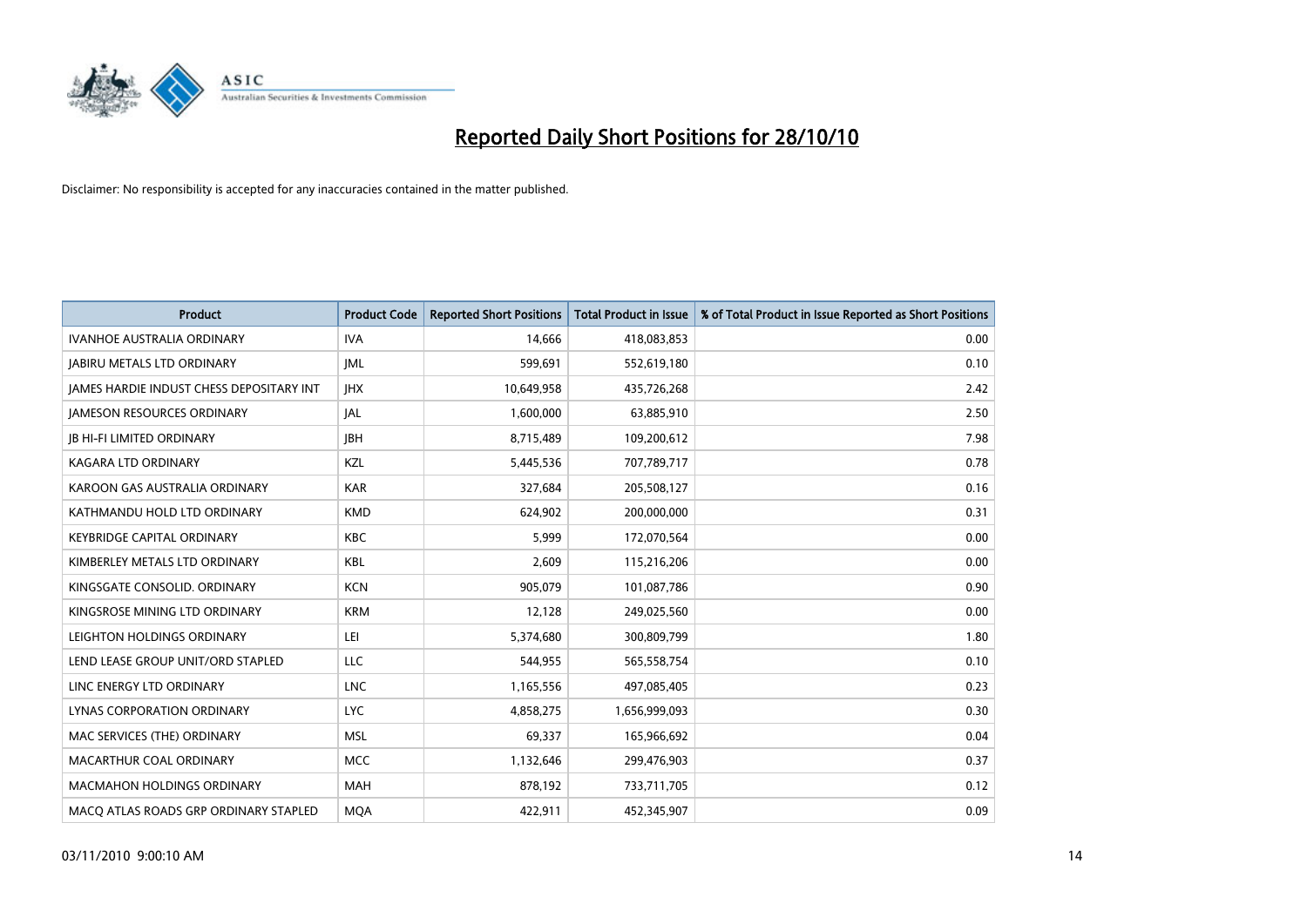

| <b>Product</b>                   | <b>Product Code</b> | <b>Reported Short Positions</b> | <b>Total Product in Issue</b> | % of Total Product in Issue Reported as Short Positions |
|----------------------------------|---------------------|---------------------------------|-------------------------------|---------------------------------------------------------|
| MACQUARIE GROUP LTD ORDINARY     | <b>MQG</b>          | 4,281,684                       | 345,601,301                   | 1.24                                                    |
| <b>MANTRA RESOURCES ORDINARY</b> | <b>MRU</b>          | 21,541                          | 130,229,188                   | 0.02                                                    |
| MAP GROUP STAPLED US PROHIBIT.   | <b>MAP</b>          | 1,428,996                       | 1,861,210,782                 | 0.08                                                    |
| <b>MARION ENERGY ORDINARY</b>    | <b>MAE</b>          | 374,994                         | 429,822,043                   | 0.09                                                    |
| MCMILLAN SHAKESPEARE ORDINARY    | <b>MMS</b>          | 177,161                         | 67,849,516                    | 0.26                                                    |
| <b>MCPHERSON'S LTD ORDINARY</b>  | <b>MCP</b>          | 17,550                          | 71,651,758                    | 0.02                                                    |
| MEDUSA MINING LTD ORDINARY       | <b>MML</b>          | 970.638                         | 187,584,911                   | 0.52                                                    |
| MELBOURNE IT LIMITED ORDINARY    | <b>MLB</b>          | 148,147                         | 80,029,955                    | 0.19                                                    |
| MEO AUSTRALIA LTD ORDINARY       | <b>MEO</b>          | 474,711                         | 477,220,955                   | 0.10                                                    |
| <b>MERMAID MARINE ORDINARY</b>   | <b>MRM</b>          | 641,112                         | 188,672,387                   | 0.35                                                    |
| MESOBLAST LIMITED ORDINARY       | <b>MSB</b>          | 20,643                          | 158,140,556                   | 0.01                                                    |
| METALS X LIMITED ORDINARY        | <b>MLX</b>          | 326,940                         | 1,365,661,782                 | 0.03                                                    |
| METCASH LIMITED ORDINARY         | <b>MTS</b>          | 14,704,319                      | 768,523,847                   | 1.89                                                    |
| METGASCO LIMITED ORDINARY        | <b>MEL</b>          | 235,435                         | 250,803,468                   | 0.09                                                    |
| MICLYN EXP OFFSHR ORDINARY       | <b>MIO</b>          | 382,723                         | 271,700,000                   | 0.14                                                    |
| MINARA RESOURCES ORDINARY        | <b>MRE</b>          | 3,673,203                       | 1,167,783,517                 | 0.31                                                    |
| MINCOR RESOURCES NL ORDINARY     | <b>MCR</b>          | 222,917                         | 200,608,804                   | 0.10                                                    |
| MINERAL DEPOSITS ORDINARY        | <b>MDL</b>          | 1,310,320                       | 606,441,673                   | 0.22                                                    |
| MINERAL RESOURCES, ORDINARY      | <b>MIN</b>          | 164,775                         | 167,939,485                   | 0.09                                                    |
| MIRABELA NICKEL LTD ORDINARY     | <b>MBN</b>          | 9,818,014                       | 485,383,737                   | 2.01                                                    |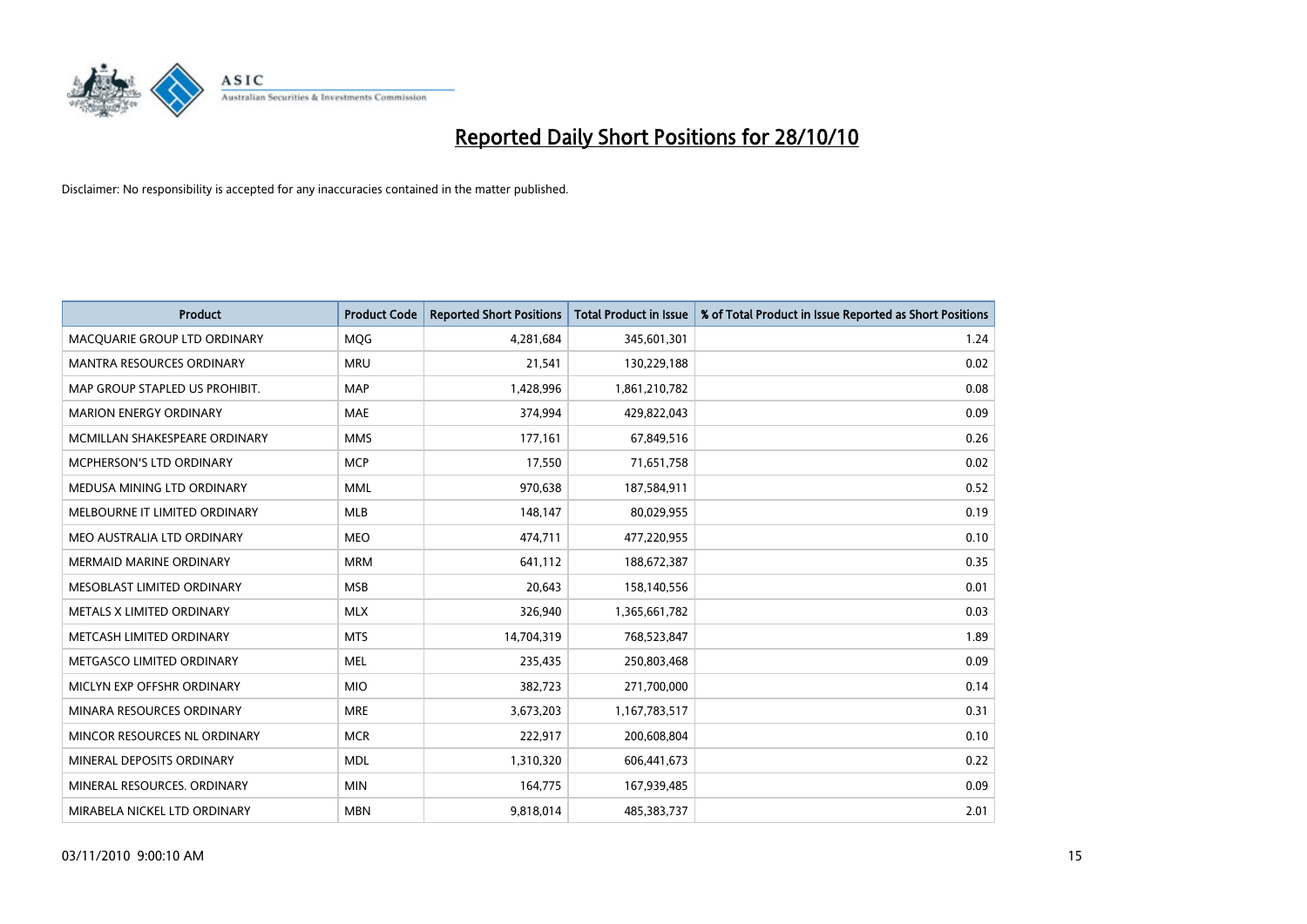

| <b>Product</b>                    | <b>Product Code</b> | <b>Reported Short Positions</b> | <b>Total Product in Issue</b> | % of Total Product in Issue Reported as Short Positions |
|-----------------------------------|---------------------|---------------------------------|-------------------------------|---------------------------------------------------------|
| MIRVAC GROUP STAPLED SECURITIES   | <b>MGR</b>          | 3,849,824                       | 3,415,819,357                 | 0.11                                                    |
| MITCHELL COMMUNITCA. ORDINARY     | <b>MCU</b>          | 16,057                          | 301,883,014                   | 0.01                                                    |
| MOLOPO ENERGY LTD ORDINARY        | <b>MPO</b>          | 532,730                         | 250,972,584                   | 0.21                                                    |
| MONADELPHOUS GROUP ORDINARY       | <b>MND</b>          | 550,145                         | 87,521,827                    | 0.62                                                    |
| <b>MOUNT GIBSON IRON ORDINARY</b> | <b>MGX</b>          | 4,026,740                       | 1,082,570,693                 | 0.37                                                    |
| MURCHISON METALS LTD ORDINARY     | <b>MMX</b>          | 7,242,570                       | 435,884,268                   | 1.65                                                    |
| MYER HOLDINGS LTD ORDINARY        | <b>MYR</b>          | 12,481,999                      | 581,517,884                   | 2.14                                                    |
| MYSTATE LIMITED ORDINARY          | <b>MYS</b>          | 1,400                           | 67,439,158                    | 0.00                                                    |
| NATIONAL AUST, BANK ORDINARY      | <b>NAB</b>          | 13,629,994                      | 2,133,340,708                 | 0.64                                                    |
| NATURAL FUEL LIMITED ORDINARY     | <b>NFL</b>          |                                 | 721,912                       | 0.00                                                    |
| NAVITAS LIMITED ORDINARY          | <b>NVT</b>          | 563,079                         | 342,450,567                   | 0.16                                                    |
| NEPTUNE MARINE ORDINARY           | <b>NMS</b>          | 2,310,369                       | 438,935,619                   | 0.52                                                    |
| NEW HOPE CORPORATION ORDINARY     | <b>NHC</b>          | 729,987                         | 830,230,549                   | 0.09                                                    |
| NEWCREST MINING ORDINARY          | <b>NCM</b>          | 3,896,913                       | 764,486,927                   | 0.49                                                    |
| NEWS CORP A NON-VOTING CDI        | <b>NWSLV</b>        | 241,788                         | 1,828,178,274                 | 0.01                                                    |
| NEWS CORP B VOTING CDI            | <b>NWS</b>          | 7,438,981                       | 798,520,953                   | 0.92                                                    |
| NEXBIS LIMITED ORDINARY           | <b>NBS</b>          | 63,733                          | 498,972,940                   | 0.01                                                    |
| NEXUS ENERGY LIMITED ORDINARY     | <b>NXS</b>          | 5,977,157                       | 988,257,304                   | 0.59                                                    |
| NIB HOLDINGS LIMITED ORDINARY     | <b>NHF</b>          | 8,911                           | 495,431,427                   | 0.00                                                    |
| NICK SCALI LIMITED ORDINARY       | <b>NCK</b>          | 35,846                          | 81,000,000                    | 0.04                                                    |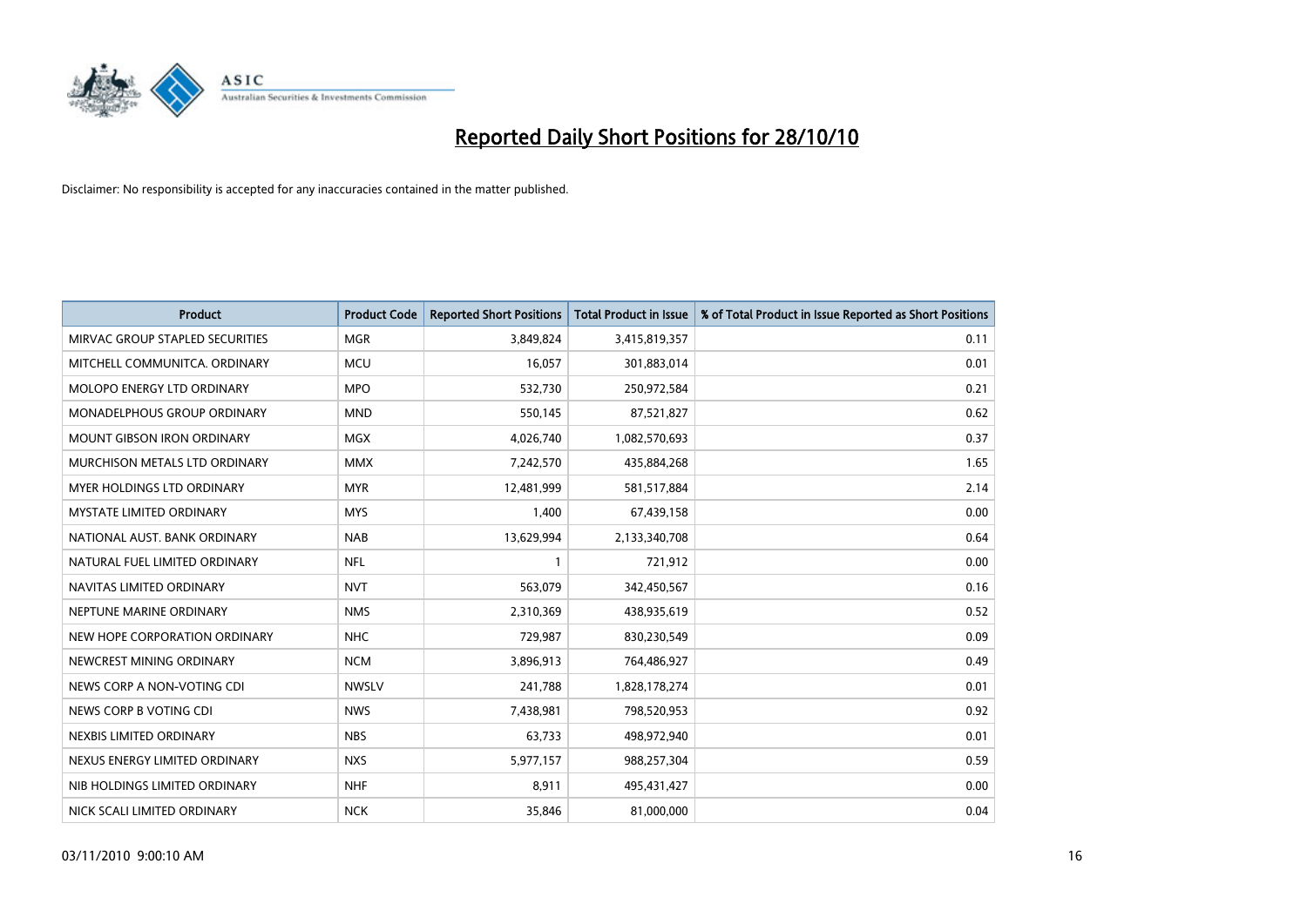

| <b>Product</b>                        | <b>Product Code</b> | <b>Reported Short Positions</b> | <b>Total Product in Issue</b> | % of Total Product in Issue Reported as Short Positions |
|---------------------------------------|---------------------|---------------------------------|-------------------------------|---------------------------------------------------------|
| NIDO PETROLEUM ORDINARY               | <b>NDO</b>          | 6,492,615                       | 1,107,550,321                 | 0.58                                                    |
| NKWE PLATINUM 10C US COMMON           | <b>NKP</b>          | 252,783                         | 559,651,184                   | 0.04                                                    |
| NORTHERN CREST ORDINARY               | <b>NOC</b>          | 24,345                          | 116,074,781                   | 0.02                                                    |
| NORTHERN IRON LTD ORDINARY            | <b>NFE</b>          | 1,125,590                       | 336,035,503                   | 0.33                                                    |
| NRW HOLDINGS LIMITED ORDINARY         | <b>NWH</b>          | 204,757                         | 251,223,000                   | 0.07                                                    |
| NUFARM LIMITED ORDINARY               | <b>NUF</b>          | 8,205,378                       | 261,775,731                   | 3.14                                                    |
| NUPLEX INDUSTRIES ORDINARY            | <b>NPX</b>          | 43.989                          | 195,060,783                   | 0.02                                                    |
| NYOTA MINERALS LTD ORDINARY           | <b>NYO</b>          | 405,000                         | 317,993,276                   | 0.13                                                    |
| OAKTON LIMITED ORDINARY               | <b>OKN</b>          | 564,005                         | 93,632,735                    | 0.61                                                    |
| OCEANAGOLD CORP. CHESS DEPOSITARY INT | <b>OGC</b>          | 77,551                          | 249,874,252                   | 0.03                                                    |
| OCEANIA CAPITAL LTD ORDINARY          | <b>OCP</b>          | 2,500                           | 91,921,295                    | 0.00                                                    |
| OIL SEARCH LTD ORDINARY               | OSH                 | 10,062,929                      | 1,312,888,303                 | 0.74                                                    |
| OM HOLDINGS LIMITED ORDINARY          | <b>OMH</b>          | 1,171,081                       | 503,085,150                   | 0.23                                                    |
| ONESTEEL LIMITED ORDINARY             | OST                 | 1,573,591                       | 1,334,683,421                 | 0.12                                                    |
| ORICA LIMITED ORDINARY                | ORI                 | 3,393,033                       | 362,100,430                   | 0.92                                                    |
| ORIGIN ENERGY ORDINARY                | <b>ORG</b>          | 5,890,425                       | 884,397,012                   | 0.64                                                    |
| OROCOBRE LIMITED ORDINARY             | <b>ORE</b>          | 19,332                          | 91,181,996                    | 0.02                                                    |
| OROTONGROUP LIMITED ORDINARY          | <b>ORL</b>          | 1,302                           | 40,880,902                    | 0.00                                                    |
| OTTO ENERGY LIMITED ORDINARY          | <b>OEL</b>          | 109,204                         | 1,134,540,071                 | 0.01                                                    |
| OZ MINERALS ORDINARY                  | OZL                 | 95,227,829                      | 3,148,490,568                 | 3.03                                                    |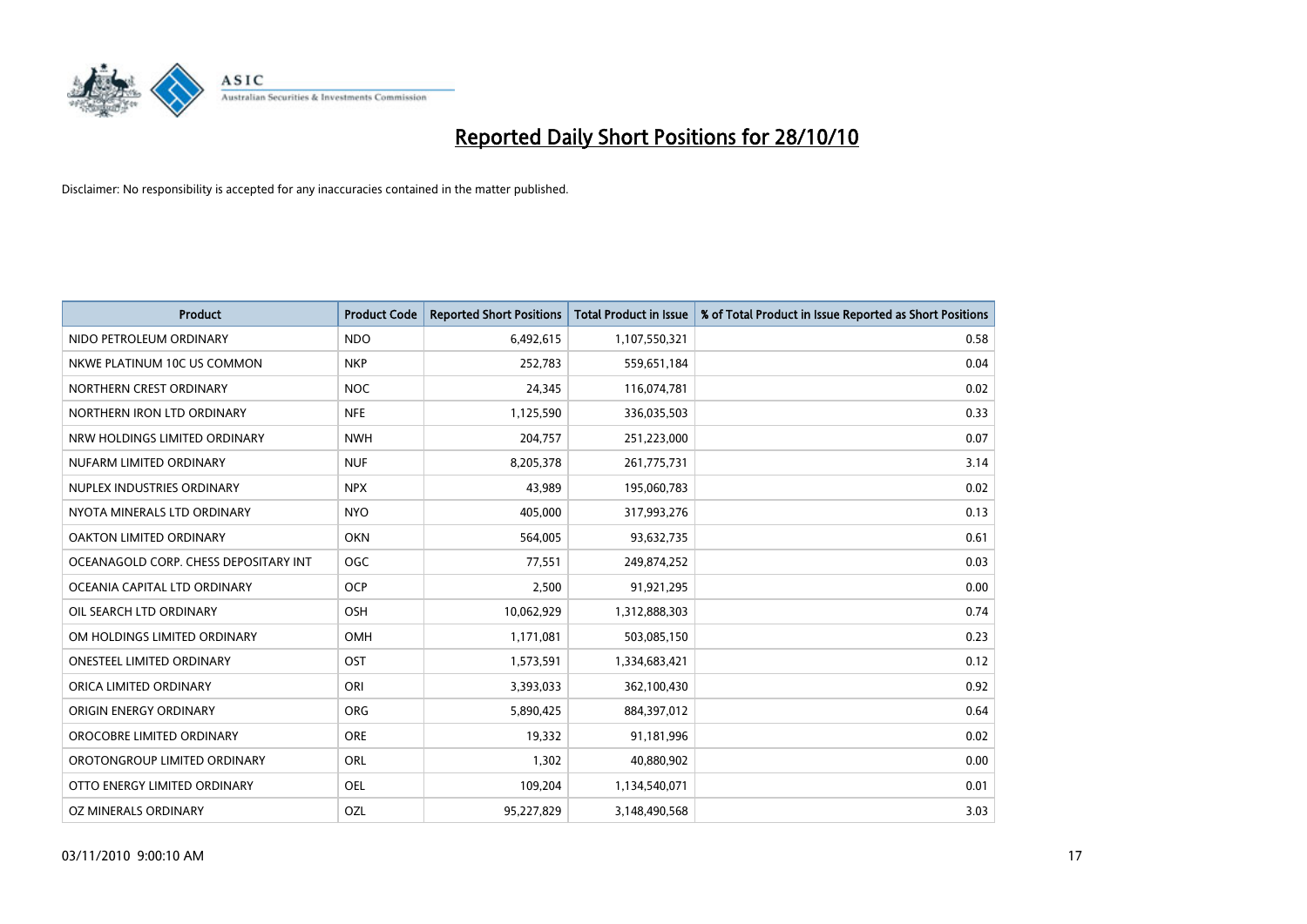

| <b>Product</b>                          | <b>Product Code</b> | <b>Reported Short Positions</b> | <b>Total Product in Issue</b> | % of Total Product in Issue Reported as Short Positions |
|-----------------------------------------|---------------------|---------------------------------|-------------------------------|---------------------------------------------------------|
| <b>PACIFIC BRANDS ORDINARY</b>          | PBG                 | 3,069,403                       | 931,386,248                   | 0.35                                                    |
| PALADIN ENERGY LTD ORDINARY             | <b>PDN</b>          | 12,335,248                      | 718,423,382                   | 1.72                                                    |
| PANAUST LIMITED ORDINARY                | <b>PNA</b>          | 5,388,075                       | 2,954,376,819                 | 0.18                                                    |
| PANORAMIC RESOURCES ORDINARY            | PAN                 | 636,547                         | 206,062,842                   | 0.31                                                    |
| PAPERLINX LIMITED ORDINARY              | <b>PPX</b>          | 12,054,718                      | 603,580,761                   | 1.99                                                    |
| PAPERLINX SPS TRUST STEP UP PERP. PREF. | <b>PXUPA</b>        | 5,000                           | 2,850,000                     | 0.18                                                    |
| PATTIES FOODS LTD ORDINARY              | PFL                 |                                 | 138,908,853                   | 0.00                                                    |
| PEAK RESOURCES ORDINARY                 | <b>PEK</b>          | 300,000                         | 124,635,593                   | 0.24                                                    |
| PEET LIMITED ORDINARY                   | PPC                 | 129,243                         | 302,965,804                   | 0.04                                                    |
| PENINSULA MINERALS ORDINARY             | <b>PEN</b>          | 5,000                           | 1,633,103,715                 | 0.00                                                    |
| PERILYA LIMITED ORDINARY                | PEM                 | 467,918                         | 526,075,563                   | 0.09                                                    |
| PERPETUAL LIMITED ORDINARY              | <b>PPT</b>          | 2,292,371                       | 43,692,215                    | 5.27                                                    |
| PERSEUS MINING LTD ORDINARY             | PRU                 | 1,069,202                       | 421,307,088                   | 0.25                                                    |
| PETSEC ENERGY ORDINARY                  | <b>PSA</b>          | 223,332                         | 231,283,622                   | 0.10                                                    |
| PHARMAXIS LTD ORDINARY                  | <b>PXS</b>          | 1,202,983                       | 225,814,934                   | 0.54                                                    |
| PHOTON GROUP LTD ORDINARY               | PGA                 | 250,510                         | 1,540,062,626                 | 0.02                                                    |
| PIKE RIVER COAL ORDINARY                | <b>PRC</b>          | 456,320                         | 405,301,433                   | 0.11                                                    |
| PLATINUM ASSET ORDINARY                 | <b>PTM</b>          | 3,921,604                       | 561,347,878                   | 0.68                                                    |
| PLATINUM AUSTRALIA ORDINARY             | <b>PLA</b>          | 6,486,308                       | 321,130,521                   | 2.01                                                    |
| PLATINUM CAPITAL LTD ORDINARY           | <b>PMC</b>          |                                 | 163,732,888                   | 0.00                                                    |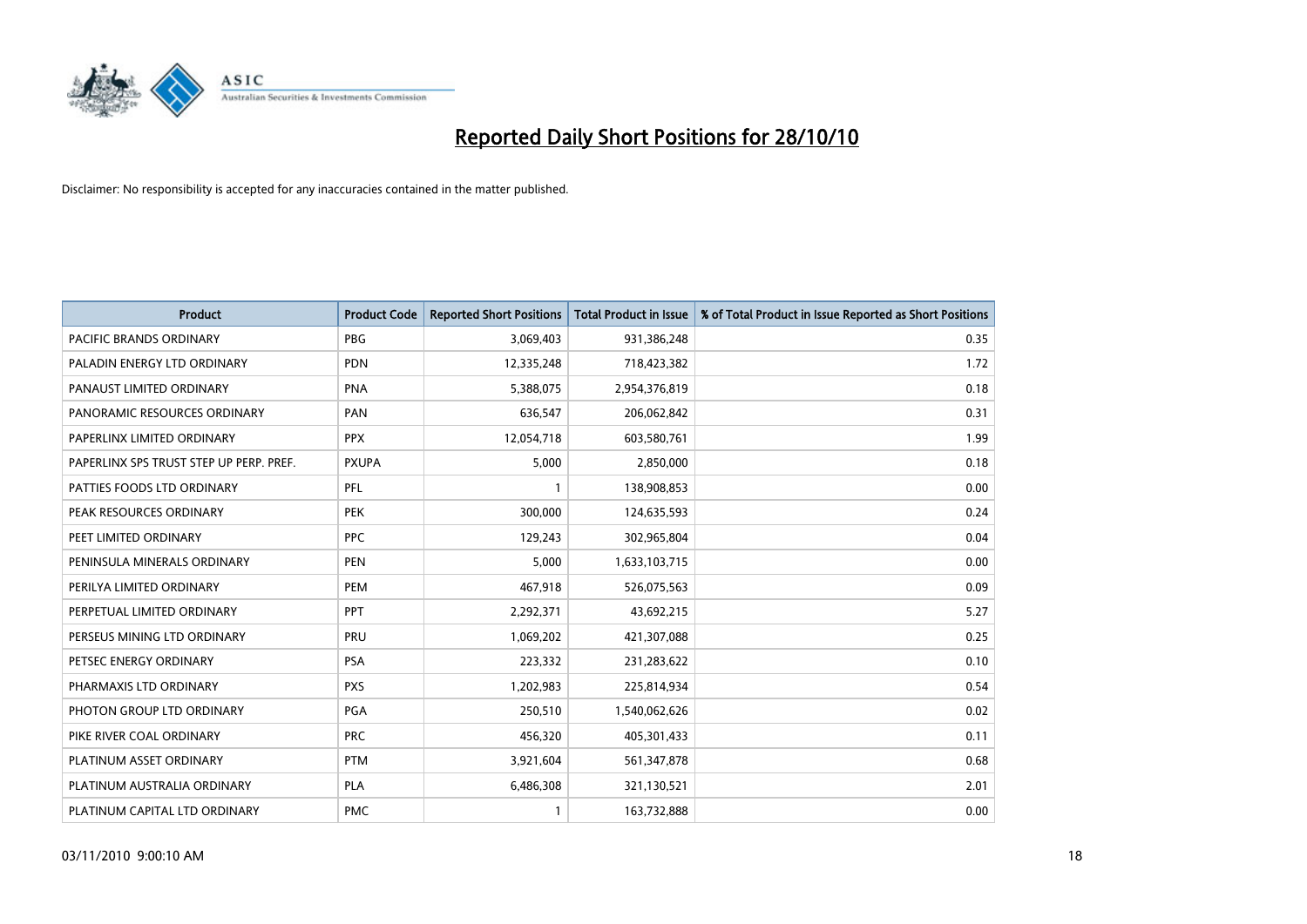

| <b>Product</b>                       | <b>Product Code</b> | <b>Reported Short Positions</b> | <b>Total Product in Issue</b> | % of Total Product in Issue Reported as Short Positions |
|--------------------------------------|---------------------|---------------------------------|-------------------------------|---------------------------------------------------------|
| PMP LIMITED ORDINARY                 | <b>PMP</b>          | 1,723,889                       | 335,338,483                   | 0.51                                                    |
| PORT BOUVARD LIMITED ORDINARY        | PBD                 | 6,754                           | 593,868,295                   | 0.00                                                    |
| PREMIER INVESTMENTS ORDINARY         | <b>PMV</b>          | 184,642                         | 155,030,045                   | 0.13                                                    |
| PRIMARY HEALTH CARE ORDINARY         | <b>PRY</b>          | 10,483,148                      | 495,978,188                   | 2.12                                                    |
| PRIME INFR GROUP. STAPLED SECURITIES | PIH                 | 552,950                         | 351,776,795                   | 0.15                                                    |
| PRIME MEDIA GRP LTD ORDINARY         | PRT                 | $\overline{2}$                  | 366,330,303                   | 0.00                                                    |
| PRIMEAG AUSTRALIA ORDINARY           | PAG                 | 401.507                         | 150,569,976                   | 0.27                                                    |
| PROGEN PHARMACEUTIC ORDINARY         | PGL                 | 151,596                         | 24,709,097                    | 0.61                                                    |
| PROGRAMMED ORDINARY                  | <b>PRG</b>          | 380,402                         | 118,169,908                   | 0.31                                                    |
| <b>PSIVIDA CORP CDI 1:1</b>          | <b>PVA</b>          | 6,878                           | 7,821,140                     | 0.09                                                    |
| QANTAS AIRWAYS ORDINARY              | QAN                 | 26,937,876                      | 2,265,123,620                 | 1.18                                                    |
| <b>OBE INSURANCE GROUP ORDINARY</b>  | <b>OBE</b>          | 22,002,204                      | 1,051,600,529                 | 2.07                                                    |
| RAMELIUS RESOURCES ORDINARY          | <b>RMS</b>          | 37,248                          | 291,208,795                   | 0.01                                                    |
| RAMSAY HEALTH CARE ORDINARY          | <b>RHC</b>          | 1,496,797                       | 202,081,252                   | 0.73                                                    |
| RANGE RESOURCES LTD ORDINARY         | <b>RRS</b>          | 1,250,000                       | 1,162,167,306                 | 0.11                                                    |
| <b>RCR TOMLINSON ORDINARY</b>        | <b>RCR</b>          | 68,067                          | 131,985,172                   | 0.05                                                    |
| <b>REA GROUP ORDINARY</b>            | <b>REA</b>          | 5,240                           | 128,439,366                   | 0.00                                                    |
| <b>RED FORK ENERGY ORDINARY</b>      | <b>RFE</b>          | 7,696                           | 139,535,000                   | 0.01                                                    |
| <b>REDFLEX HOLDINGS ORDINARY</b>     | <b>RDF</b>          | 3,225                           | 110,345,599                   | 0.00                                                    |
| REED RESOURCES LTD ORDINARY          | <b>RDR</b>          | 268,205                         | 192,271,768                   | 0.14                                                    |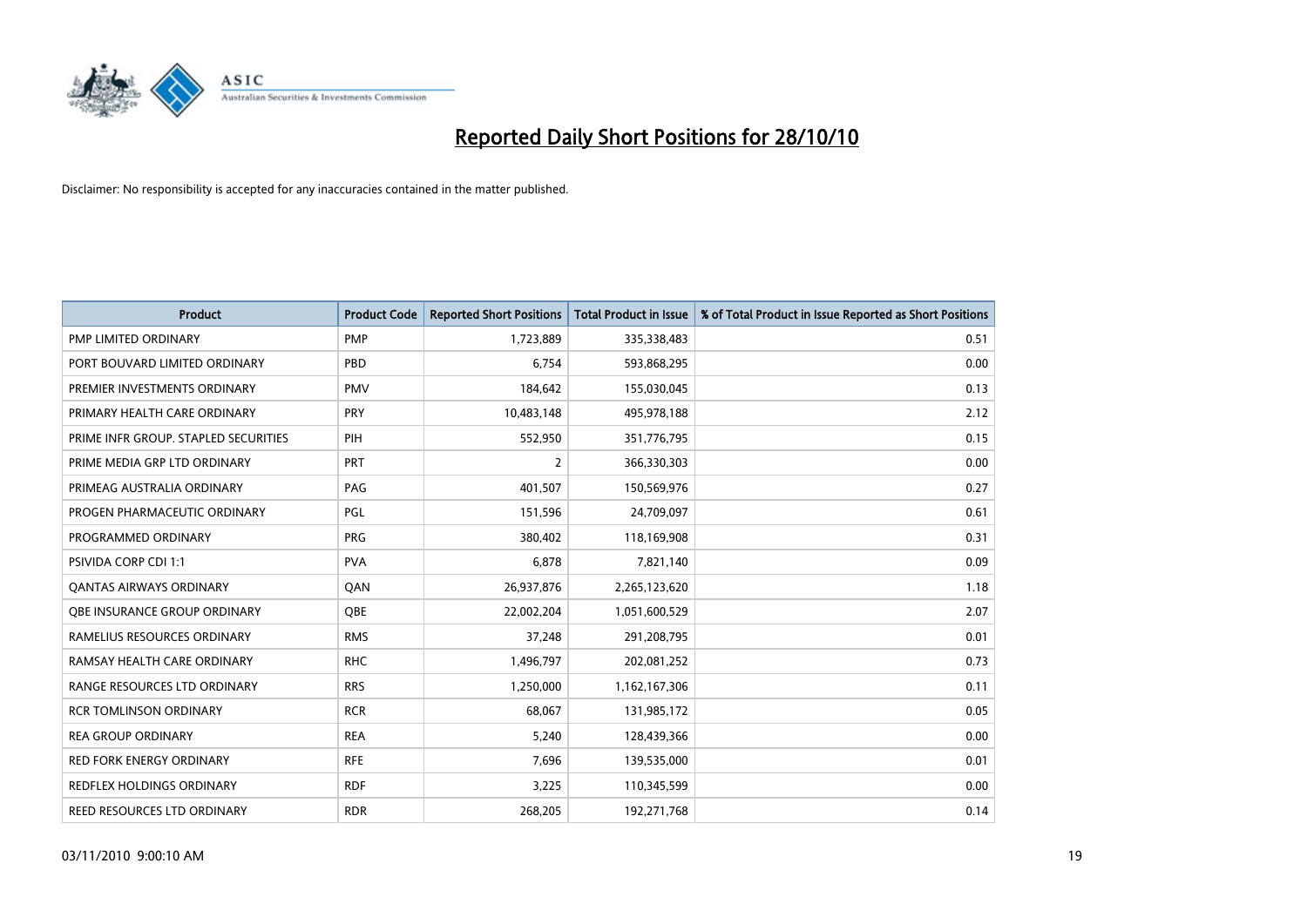

| <b>Product</b>                      | <b>Product Code</b> | <b>Reported Short Positions</b> | Total Product in Issue | % of Total Product in Issue Reported as Short Positions |
|-------------------------------------|---------------------|---------------------------------|------------------------|---------------------------------------------------------|
| <b>REGIS RESOURCES ORDINARY</b>     | <b>RRL</b>          | 373,915                         | 423,878,034            | 0.07                                                    |
| RESMED INC CDI 10:1                 | <b>RMD</b>          | 6,088,068                       | 1,516,163,980          | 0.40                                                    |
| <b>RESOLUTE MINING ORDINARY</b>     | <b>RSG</b>          | 1,232,306                       | 451,380,935            | 0.28                                                    |
| RESOURCE EQUIP LTD ORDINARY         | <b>RQL</b>          | 57,000                          | 154,217,420            | 0.04                                                    |
| <b>RESOURCE GENERATION ORDINARY</b> | <b>RES</b>          | 157,911                         | 182,680,530            | 0.09                                                    |
| REVERSE CORP LIMITED ORDINARY       | <b>REF</b>          | 25,141                          | 92,382,175             | 0.03                                                    |
| REX MINERALS LIMITED ORDINARY       | <b>RXM</b>          | 14,219                          | 132,199,460            | 0.01                                                    |
| RHG LIMITED ORDINARY                | <b>RHG</b>          | 13,020                          | 318,745,978            | 0.00                                                    |
| <b>RIDLEY CORPORATION ORDINARY</b>  | <b>RIC</b>          | 53,937                          | 307,817,071            | 0.02                                                    |
| RIO TINTO LIMITED ORDINARY          | <b>RIO</b>          | 21,113,081                      | 606,831,240            | 3.50                                                    |
| RIVERCITY MOTORWAY STAPLED          | <b>RCY</b>          | 300,208                         | 957,010,115            | 0.03                                                    |
| RIVERSDALE MINING ORDINARY          | <b>RIV</b>          | 133,219                         | 236,033,688            | 0.05                                                    |
| ROC OIL COMPANY ORDINARY            | <b>ROC</b>          | 4,511,337                       | 713,154,560            | 0.62                                                    |
| SAI GLOBAL LIMITED ORDINARY         | SAI                 | 77,834                          | 197,852,152            | 0.03                                                    |
| SALMAT LIMITED ORDINARY             | <b>SLM</b>          | 78,195                          | 159,134,483            | 0.05                                                    |
| SAMSON OIL & GAS LTD ORDINARY       | SSN                 | 380,000                         | 1,664,588,164          | 0.02                                                    |
| SANDFIRE RESOURCES ORDINARY         | <b>SFR</b>          | 15,386                          | 131,734,760            | 0.01                                                    |
| <b>SANTOS LTD ORDINARY</b>          | <b>STO</b>          | 5,043,562                       | 834,058,037            | 0.60                                                    |
| SARACEN MINERAL ORDINARY            | SAR                 | 209,055                         | 492,151,415            | 0.04                                                    |
| SEDGMAN LIMITED ORDINARY            | <b>SDM</b>          | 193,930                         | 207,997,898            | 0.09                                                    |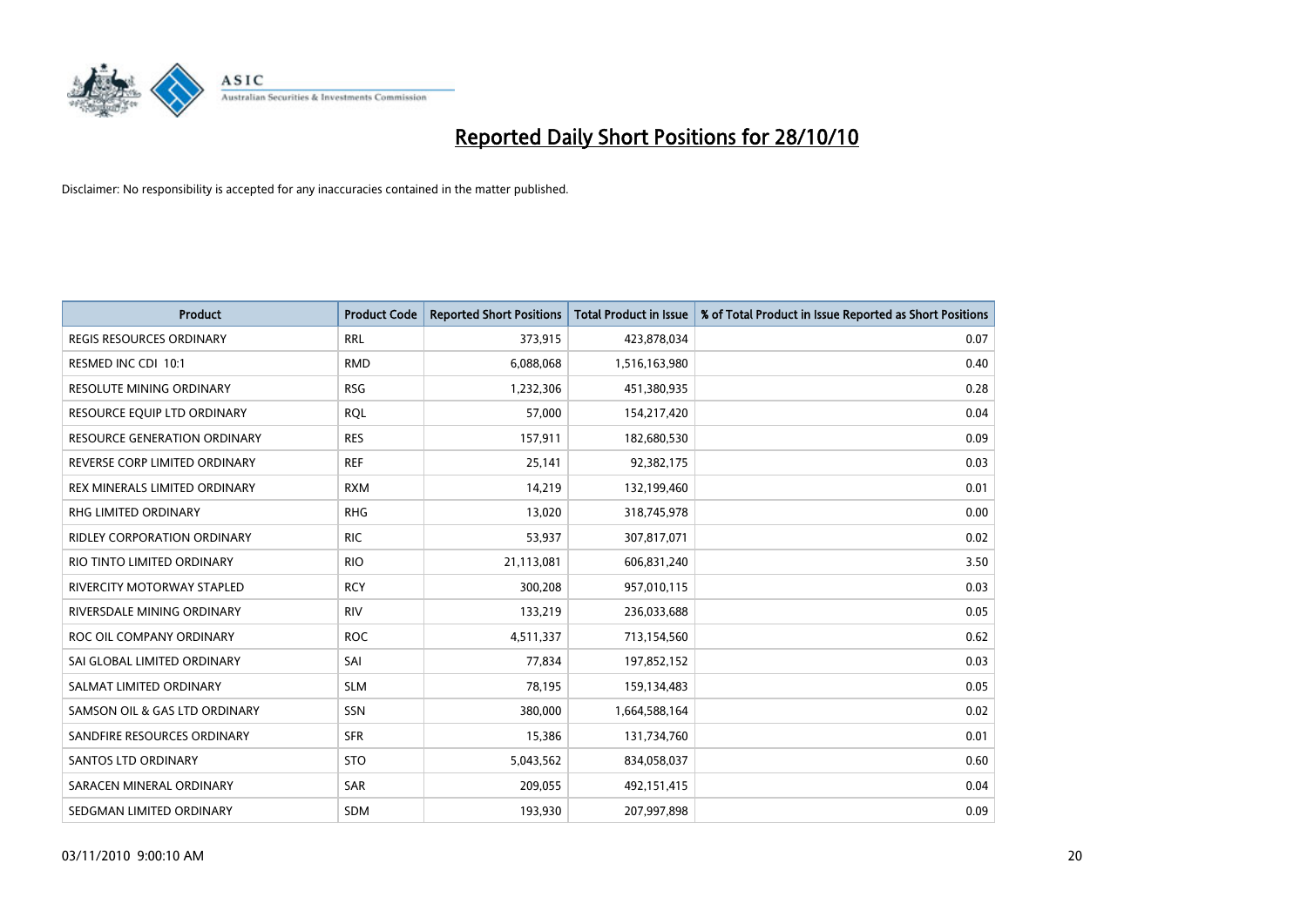

| <b>Product</b>                           | <b>Product Code</b> | <b>Reported Short Positions</b> | Total Product in Issue | % of Total Product in Issue Reported as Short Positions |
|------------------------------------------|---------------------|---------------------------------|------------------------|---------------------------------------------------------|
| SEEK LIMITED ORDINARY                    | <b>SEK</b>          | 3,844,235                       | 336,584,488            | 1.14                                                    |
| SENETAS CORPORATION ORDINARY             | <b>SEN</b>          | 756,999                         | 461,522,263            | 0.16                                                    |
| SERVCORP LIMITED ORDINARY                | SRV                 | 93,797                          | 98,440,807             | 0.09                                                    |
| SERVICE STREAM ORDINARY                  | <b>SSM</b>          | 344,663                         | 283,418,867            | 0.12                                                    |
| SEVEN GROUP HOLDINGS ORDINARY            | <b>SVW</b>          | 100,590                         | 305,410,281            | 0.03                                                    |
| SIGMA PHARMACEUTICAL ORDINARY            | SIP                 | 8,428,788                       | 1,178,626,572          | 0.72                                                    |
| SIHAYO GOLD LIMITED ORDINARY             | SIH                 | 14,490                          | 557,258,193            | 0.00                                                    |
| SILEX SYSTEMS ORDINARY                   | <b>SLX</b>          | 208,343                         | 149,506,391            | 0.13                                                    |
| SILVER LAKE RESOURCE ORDINARY            | <b>SLR</b>          | 100,189                         | 178,757,838            | 0.05                                                    |
| SIMS METAL MGMT LTD ORDINARY             | SGM                 | 3,166,628                       | 204,675,998            | 1.55                                                    |
| SINGAPORE TELECOMM. CHESS DEPOSITARY INT | SGT                 | 2,809,171                       | 389,173,075            | 0.71                                                    |
| SKILLED GROUP LTD ORDINARY               | <b>SKE</b>          | 94,257                          | 190,738,408            | 0.04                                                    |
| SKY CITY ENTERTAIN. ORDINARY             | <b>SKC</b>          | 12,220,929                      | 575,114,687            | 2.12                                                    |
| <b>SKY NETWORK ORDINARY</b>              | <b>SKT</b>          | 1,269,140                       | 389,139,785            | 0.33                                                    |
| SMS MANAGEMENT, ORDINARY                 | <b>SMX</b>          | 40.013                          | 67,661,358             | 0.06                                                    |
| SONIC HEALTHCARE ORDINARY                | <b>SHL</b>          | 5,847,776                       | 388,429,875            | 1.53                                                    |
| SP AUSNET STAPLED SECURITIES             | SPN                 | 7,376,400                       | 2,748,353,504          | 0.26                                                    |
| SPARK INFRASTRUCTURE STAPLED SECURITIES  | SKI                 | 27,954,297                      | 1,209,239,300          | 2.33                                                    |
| SPDR 200 FUND ETF UNITS                  | <b>STW</b>          | 8                               | 57,428,081             | 0.00                                                    |
| SPECIALTY FASHION ORDINARY               | <b>SFH</b>          | 1,576,738                       | 190,964,693            | 0.83                                                    |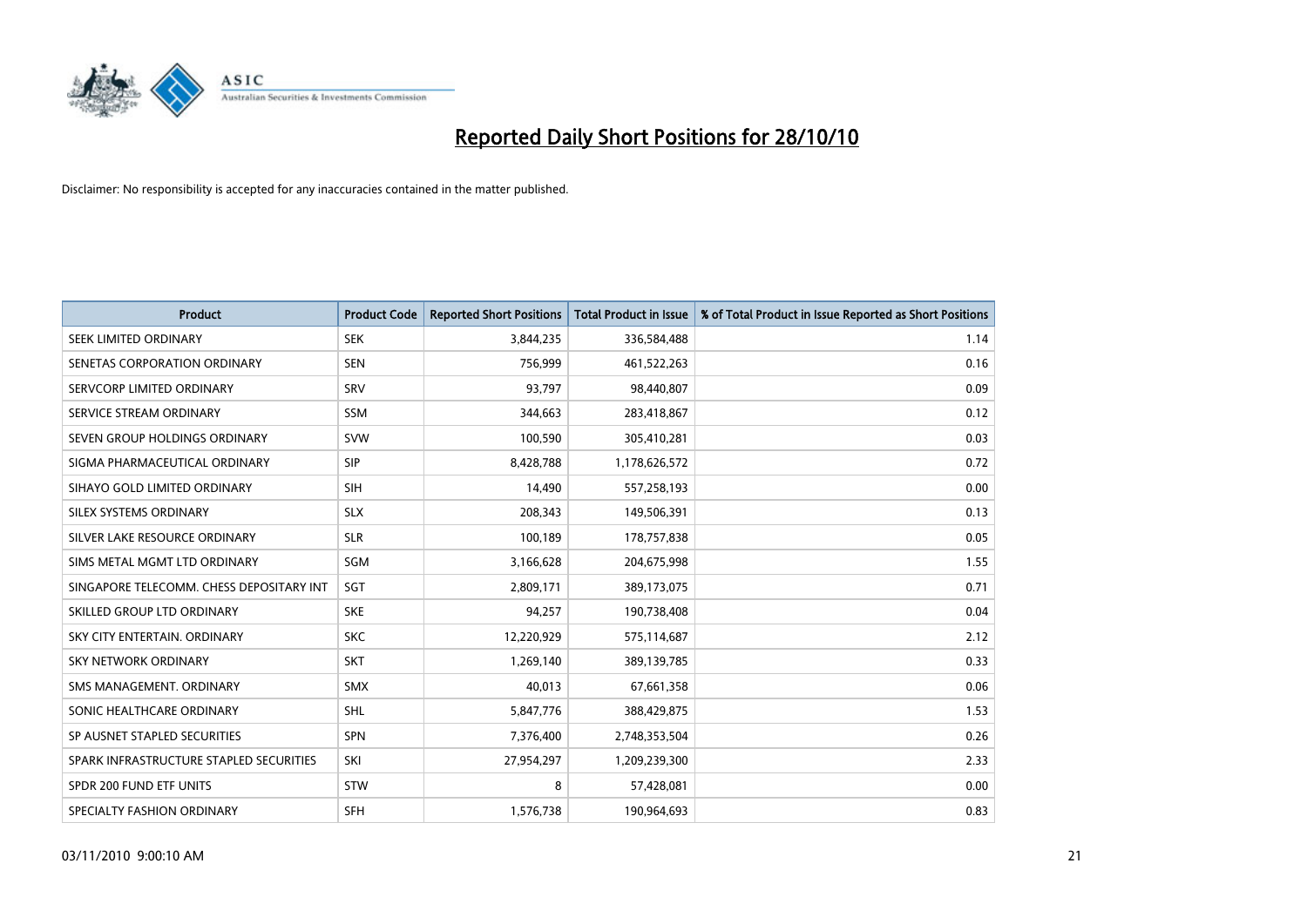

| <b>Product</b>                       | <b>Product Code</b> | <b>Reported Short Positions</b> | <b>Total Product in Issue</b> | % of Total Product in Issue Reported as Short Positions |
|--------------------------------------|---------------------|---------------------------------|-------------------------------|---------------------------------------------------------|
| SPOTLESS GROUP LTD ORDINARY          | <b>SPT</b>          | 1,088,252                       | 261,070,153                   | 0.42                                                    |
| ST BARBARA LIMITED ORDINARY          | SBM                 | 17,721,524                      | 1,953,668,407                 | 0.89                                                    |
| STAGING CONNECTIONS ORDINARY         | <b>STG</b>          | 2,917,189                       | 783,175,134                   | 0.37                                                    |
| STH AMERICAN COR LTD ORDINARY        | SAY                 | 9,200                           | 233,651,371                   | 0.00                                                    |
| STHN CROSS MEDIA ORDINARY            | <b>SXL</b>          | 94,951                          | 378,827,750                   | 0.02                                                    |
| STOCKLAND UNITS/ORD STAPLED          | SGP                 | 11,864,672                      | 2,383,036,717                 | 0.49                                                    |
| STRAITS RESOURCES ORDINARY           | <b>SRL</b>          | 4,906,682                       | 255,203,613                   | 1.93                                                    |
| STW COMMUNICATIONS ORDINARY          | SGN                 | 260,518                         | 364,310,964                   | 0.07                                                    |
| SUNCORP-METWAY, ORDINARY             | <b>SUN</b>          | 4,165,804                       | 1,281,390,524                 | 0.32                                                    |
| SUNDANCE RESOURCES ORDINARY          | <b>SDL</b>          | 14,527,612                      | 2,709,995,932                 | 0.53                                                    |
| SUNLAND GROUP LTD ORDINARY           | <b>SDG</b>          | 105,209                         | 251,107,692                   | 0.04                                                    |
| SUPER CHEAP AUTO GRP ORDINARY        | SUL                 | 261,383                         | 128,702,619                   | 0.20                                                    |
| <b>SWICK MINING ORDINARY</b>         | <b>SWK</b>          | 1,548                           | 236,724,970                   | 0.00                                                    |
| SYMEX HOLDINGS ORDINARY              | <b>SYM</b>          | 6,633                           | 125,037,628                   | 0.01                                                    |
| <b>TABCORP HOLDINGS LTD ORDINARY</b> | <b>TAH</b>          | 4,315,413                       | 616,489,466                   | 0.68                                                    |
| <b>TALENT2 INTERNATION ORDINARY</b>  | <b>TWO</b>          | 7                               | 141,342,500                   | 0.00                                                    |
| <b>TALISMAN MINING ORDINARY</b>      | <b>TLM</b>          | 21,389                          | 110,018,149                   | 0.02                                                    |
| TAP OIL LIMITED ORDINARY             | <b>TAP</b>          | 2,820,640                       | 169,892,964                   | 1.65                                                    |
| TASSAL GROUP LIMITED ORDINARY        | <b>TGR</b>          | 2,927,891                       | 146,304,404                   | 1.99                                                    |
| TATTS GROUP LTD ORDINARY             | <b>TTS</b>          | 8,013,447                       | 1,300,888,465                 | 0.59                                                    |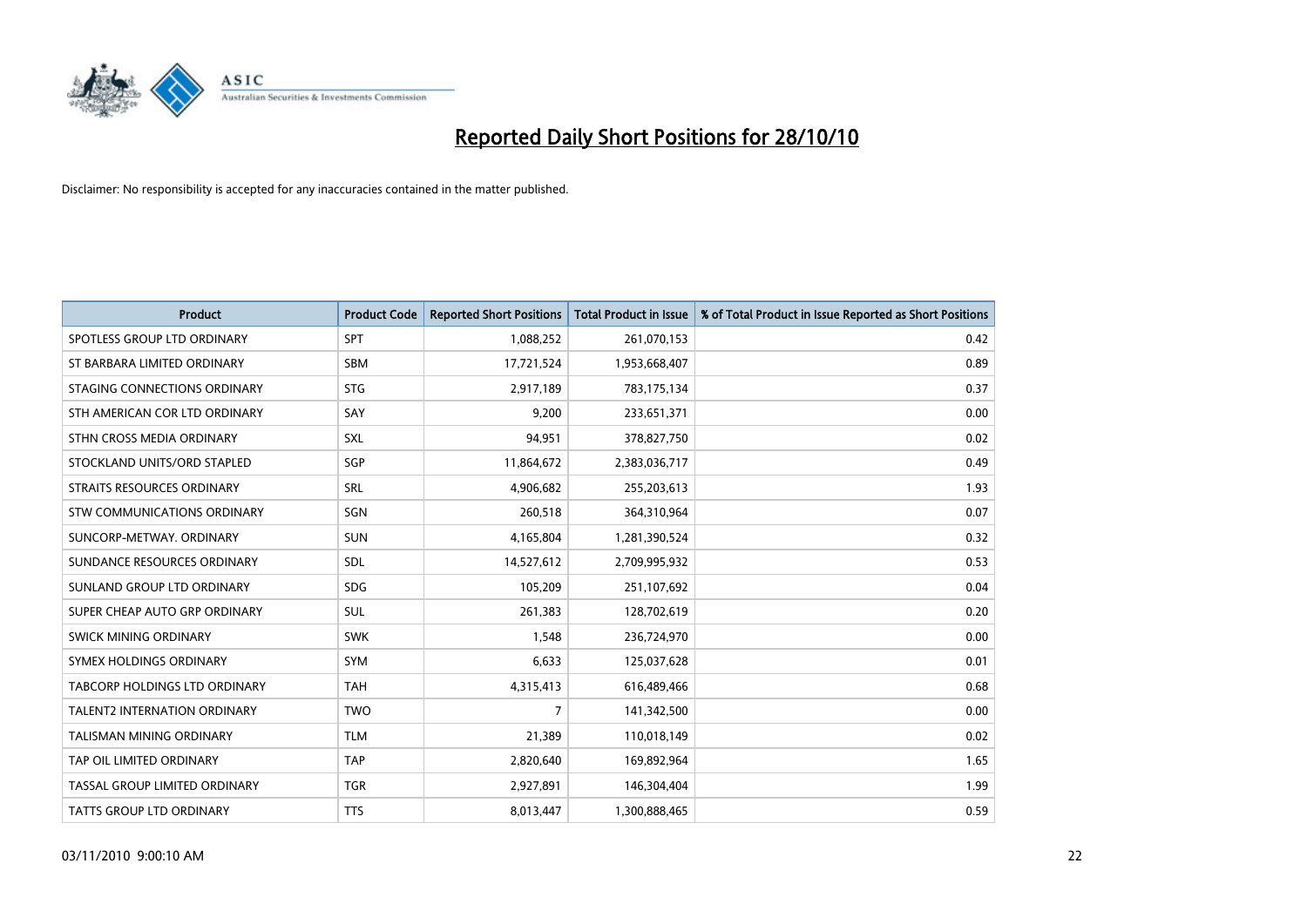

| <b>Product</b>                          | <b>Product Code</b> | <b>Reported Short Positions</b> | Total Product in Issue | % of Total Product in Issue Reported as Short Positions |
|-----------------------------------------|---------------------|---------------------------------|------------------------|---------------------------------------------------------|
| <b>TELECOM CORPORATION ORDINARY</b>     | <b>TEL</b>          | 28,878,285                      | 1,924,367,932          | 1.49                                                    |
| <b>TELSTRA CORPORATION, ORDINARY</b>    | <b>TLS</b>          | 12,983,660                      | 12,443,074,357         | 0.11                                                    |
| TEN NETWORK HOLDINGS ORDINARY           | <b>TEN</b>          | 9,963,916                       | 1,045,236,720          | 0.97                                                    |
| TFS CORPORATION LTD ORDINARY            | <b>TFC</b>          | 63,054                          | 227,360,909            | 0.02                                                    |
| THE REJECT SHOP ORDINARY                | <b>TRS</b>          | 37,915                          | 26,033,570             | 0.15                                                    |
| THOR MINING PLC CHESS DEPOSITARY        | <b>THR</b>          | 2,307                           | 296,821,450            | 0.00                                                    |
| THORN GROUP LIMITED ORDINARY            | <b>TGA</b>          | 20,948                          | 129,459,770            | 0.01                                                    |
| THUNDELARRA EXPLOR, ORDINARY            | <b>THX</b>          | 6,028                           | 152,910,147            | 0.00                                                    |
| TIGER RESOURCES ORDINARY                | <b>TGS</b>          | 163,189                         | 596,373,151            | 0.03                                                    |
| TIMBERCORP LIMITED ORDINARY             | <b>TIM</b>          | 90.075                          | 352,071,429            | 0.02                                                    |
| <b>TISHMAN SPEYER UNITS</b>             | <b>TSO</b>          | 49,554                          | 338,440,904            | 0.01                                                    |
| TNG LIMITED ORDINARY                    | <b>TNG</b>          | 4,321                           | 258,055,076            | 0.00                                                    |
| TOLL HOLDINGS LTD ORDINARY              | <b>TOL</b>          | 10,307,259                      | 702,867,609            | 1.43                                                    |
| TORO ENERGY LIMITED ORDINARY            | <b>TOE</b>          | 35,404                          | 964,936,676            | 0.00                                                    |
| <b>TOWER AUSTRALIA ORDINARY</b>         | <b>TAL</b>          | 935,626                         | 415,928,881            | 0.22                                                    |
| <b>TOWER LIMITED ORDINARY</b>           | <b>TWR</b>          | 689,519                         | 260,631,787            | 0.26                                                    |
| TOX FREE SOLUTIONS ORDINARY             | <b>TOX</b>          | 92,698                          | 91,765,500             | 0.09                                                    |
| TPG TELECOM LIMITED ORDINARY            | <b>TPM</b>          | 2,542,597                       | 767,849,104            | 0.32                                                    |
| TRANSFIELD SERV INFR STAPLED SECURITIES | <b>TSI</b>          | 239,257                         | 434,862,971            | 0.06                                                    |
| TRANSFIELD SERVICES ORDINARY            | <b>TSE</b>          | 2,443,108                       | 441,350,229            | 0.56                                                    |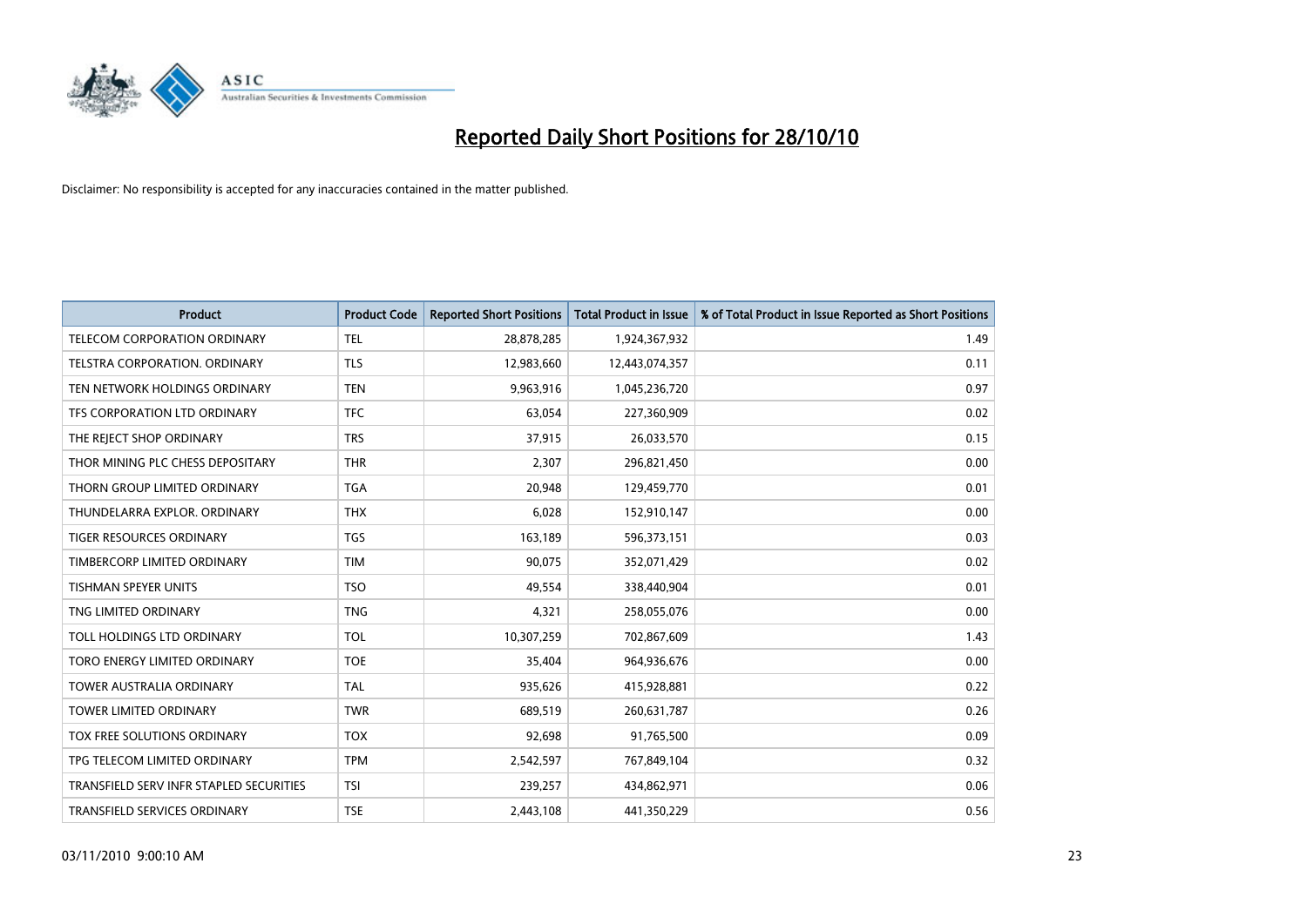

| <b>Product</b>                            | <b>Product Code</b> | <b>Reported Short Positions</b> | <b>Total Product in Issue</b> | % of Total Product in Issue Reported as Short Positions |
|-------------------------------------------|---------------------|---------------------------------|-------------------------------|---------------------------------------------------------|
| TRANSPACIFIC INDUST, ORDINARY             | <b>TPI</b>          | 14,733,922                      | 960,638,735                   | 1.50                                                    |
| TRANSURBAN GROUP TRIPLE STAPLED SEC.      | <b>TCL</b>          | 6,312,320                       | 1,441,290,633                 | 0.44                                                    |
| TRINITY GROUP STAPLED SECURITIES          | <b>TCO</b>          | 3,419                           | 231,701,539                   | 0.00                                                    |
| TROY RESOURCES NL ORDINARY                | <b>TRY</b>          | 45.885                          | 87,474,323                    | 0.05                                                    |
| <b>UGL LIMITED ORDINARY</b>               | <b>UGL</b>          | 3,731,275                       | 166,028,705                   | 2.24                                                    |
| UNILIFE CORPORATION CDI 6:1               | <b>UNS</b>          | 61,505                          | 241,158,714                   | 0.02                                                    |
| UXC LIMITED ORDINARY                      | <b>UXC</b>          | 13,762                          | 305,789,718                   | 0.00                                                    |
| VALAD PROPERTY GROUP STAPLED US PROHIBIT. | <b>VPG</b>          | 4,939,810                       | 2,302,129,263                 | 0.20                                                    |
| <b>VDM GROUP LIMITED ORDINARY</b>         | <b>VMG</b>          | 11,116                          | 195,613,088                   | 0.01                                                    |
| <b>VENTURE MINERALS ORDINARY</b>          | <b>VMS</b>          | 6,500                           | 192,663,334                   | 0.00                                                    |
| VILLAGE ROADSHOW LTD ORDINARY             | <b>VRL</b>          | 682                             | 106,949,195                   | 0.00                                                    |
| VILLAGE ROADSHOW LTD 'A' CLASS PREFERENCE | <b>VRLPA</b>        | 19,557                          | 44,503,905                    | 0.04                                                    |
| <b>VIRGIN BLUE HOLDINGS ORDINARY</b>      | <b>VBA</b>          | 17,873,492                      | 2,209,126,568                 | 0.80                                                    |
| <b>VISION GROUP HLDGS ORDINARY</b>        | <b>VGH</b>          | 78,000                          | 72,771,187                    | 0.11                                                    |
| <b>VITA GROUP LTD ORDINARY</b>            | <b>VTG</b>          | 75,190                          | 142,499,800                   | 0.05                                                    |
| VITERRA INC CDI 1:1                       | <b>VTA</b>          | 4,177                           | 68,629,939                    | 0.01                                                    |
| VNGD ALL-WORLD EX-US CDI 1:1              | <b>VEU</b>          | 1,115                           | 458,668                       | 0.24                                                    |
| <b>WAREHOUSE GROUP ORDINARY</b>           | <b>WHS</b>          | 302,724                         | 311,195,868                   | 0.10                                                    |
| <b>WATPAC LIMITED ORDINARY</b>            | <b>WTP</b>          | 7,535                           | 183,341,382                   | 0.00                                                    |
| <b>WDS LIMITED ORDINARY</b>               | <b>WDS</b>          | 10,725                          | 143,107,458                   | 0.01                                                    |